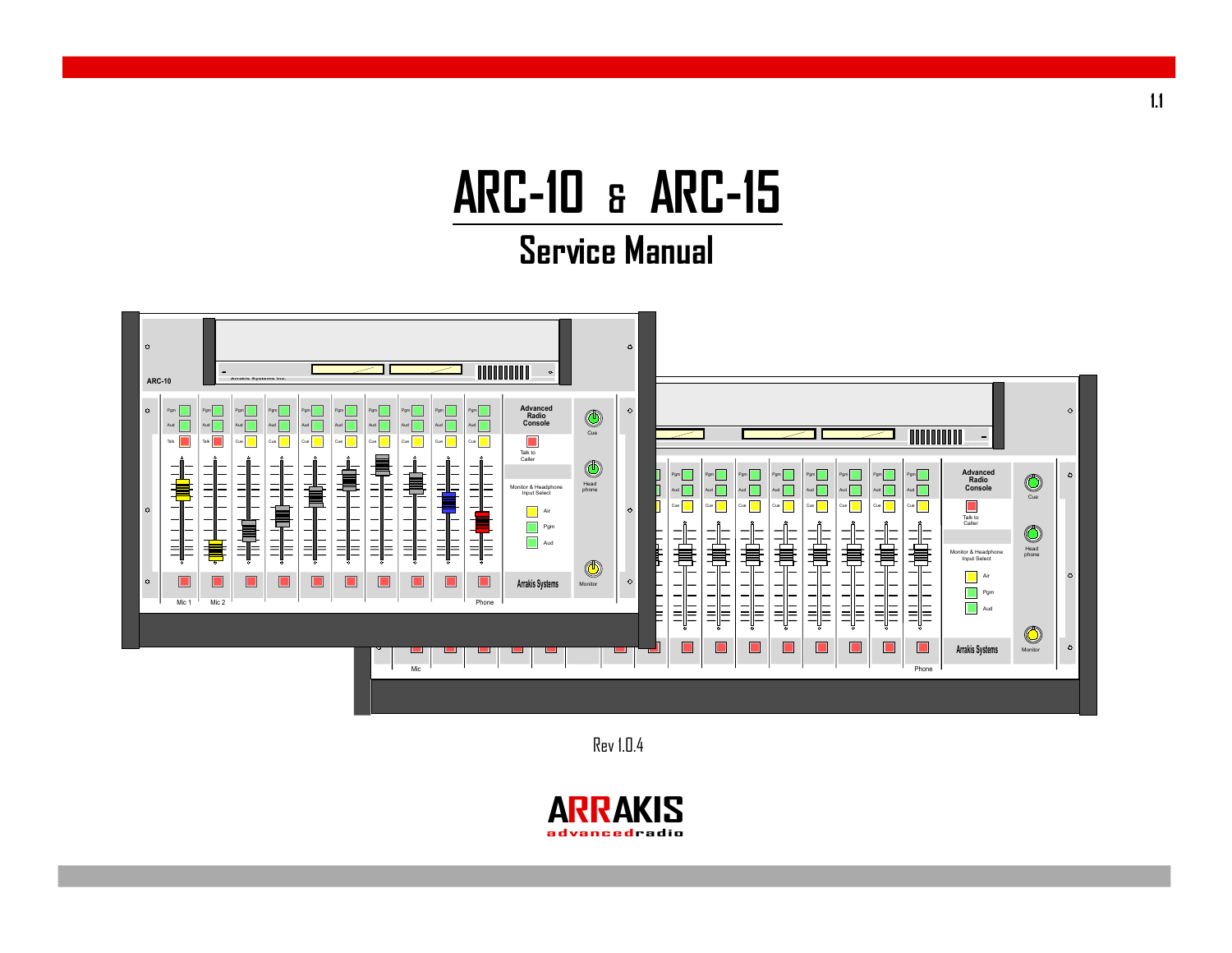# **How to contact Arrakis Systems**

|                        | Arrakis Systems inc. is located at | Arrakis Systems inc<br><b>6604 Powell Street</b><br>Loveland, Colorado<br>80538                                             |
|------------------------|------------------------------------|-----------------------------------------------------------------------------------------------------------------------------|
| <b>Business Hours:</b> |                                    | 8:00am - 4:30pm mountain time                                                                                               |
| Contact:               | Voice:<br>Fax:<br>email:<br>web:   | 970-461-0730<br>970-663-1010<br>support@arrakis-systems.com<br>arrakis-systems.com                                          |
|                        |                                    | Having difficulty contacting Arrakis?<br>Refer to the website at www.arrakis-systems.com<br>for current contact information |

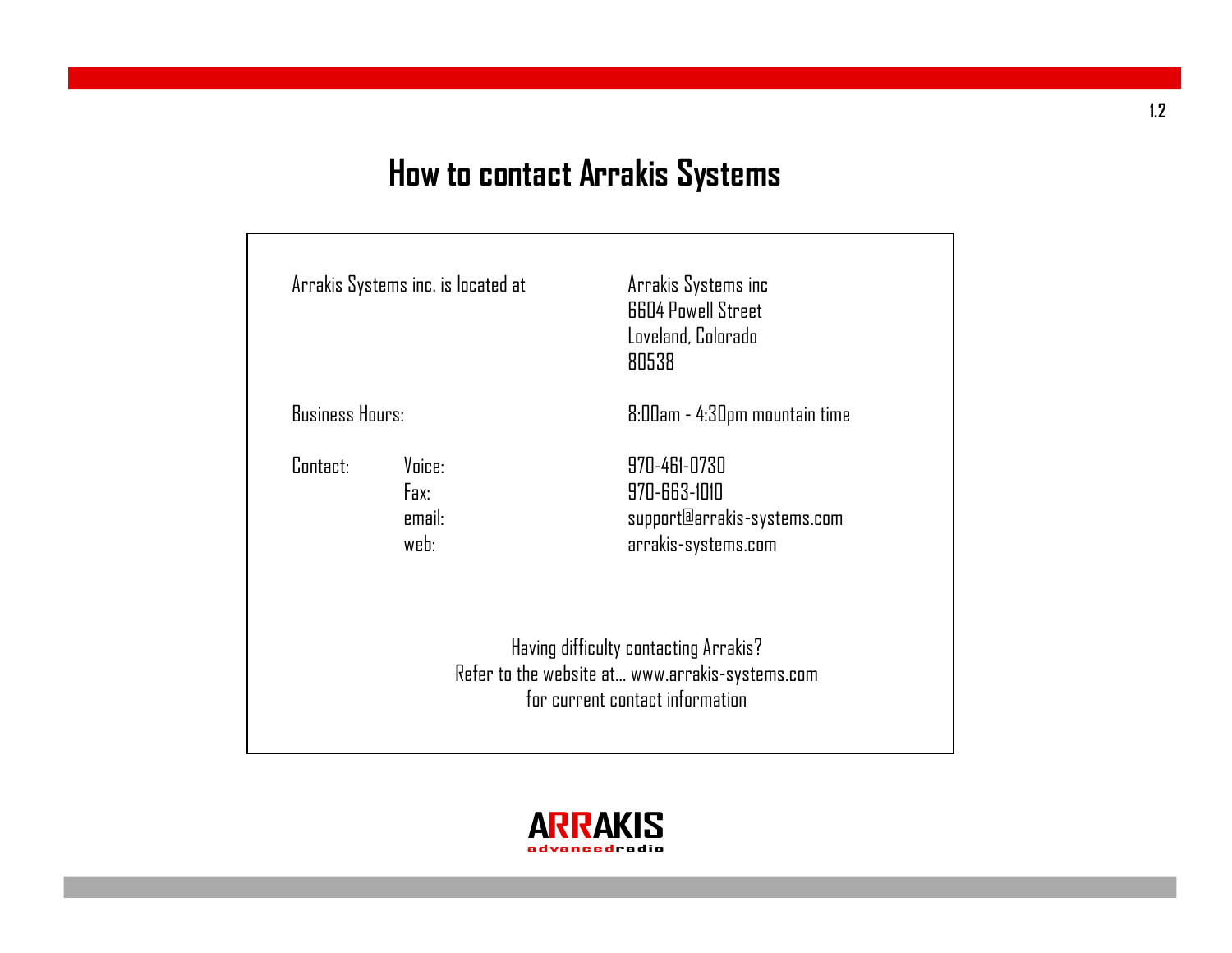### **S af e ty I n str u cti o n s**

1. **Read All Instructions**. All safety and operating instructions must be read before operating the product.

2. **Retain All Instructions.** All safety and operating instructions must be retained for future reference.

3. **Heed All Warnings.** All warnings on the product and those listed in the operating instructions must be adhered to.

4. **Follow All Instructions**. All operating and product usage instructions must be followed. 5. **Heat.** This product must be situated away from any heat sources such as radiators, heat registers, stoves, or other products (including power amplifiers) that produce heat.

6. **Ventilation.** Slots and openings in the product are provided for ventilation. They ensure reliable operation of the product, keeping it from overheating. These openings must not be blocked nor covered during operation. This product should not be placed into a rackunless proper ventilation is provided through following the manufacturer's recommended installation procedures.

7. **Water and Moisture.** Do not use this product near water—for example; near a bath tub, wash bowl, kitchen sink or laundry tub; in a wet basement; or near a swimming pool or the like. 8. **Attachments**. Do not use any attachments not recommended by the product manufacturer as they may cause hazards.

9**. Power Sources.** This product must be operated from the type of power source indicated on the marking label and in the installation instructions. If you are not sure of the type of power supplied to your facility, consult your local power company.

10. **Grounding and Polarization**. This product is equipped with a polarized AC plug with integral safety ground pin. Do not defeat the safety ground in any manner.

11. **Power Cord Protection.** Power supply cords must be routed so that they are not likely to be walked on nor pinched by items placed upon or against them. Pay particular attention to the cords at AC wall plugs and convenience receptacles, and at the point where the cord plugs into the product.

12. **Lightning.** For added protection for this product during a lightning storm, or when it is left unattended and unused for long periods of time, unplug it from the AC wall outlet. This will prevent damage to the product due to lightning and power line surges.

13. **Overloading**. Do not overload AC wall outlets, extension cords, or integral convenience outlets as this can result in a fire or electric shockhazard. 14. **Object and Liquid Entry.** Never push objects of any kind into this product through openings as they may touch dangerous voltage points or short-out parts that could result in a fire or electric shock. Never spill liquid of any kind on the product.

15. **Accessories.** Do not place this product on an unstable cart, stand, tripod, bracket, or table. The product may fall, causing serious damage to a child or adult, and serious damage to the product. Any mounting of the product needs to follow manufacturer's installation instructions.

16. **A Product and Cart Combination** should be moved with care. Quick stops, excessive force, and uneven surfaces may cause the product and the cart combination to overturn.

17. **Servicing.** Refer all servicing to qualified servicing personnel.

18. **Damage Requiring Service.** Unplug this product from the wall AC outlet and refer servicing to qualified service personnel under the following conditions:

a. When the AC cord or plug is damaged. b. If liquid has been spilled or objects have fallen into the product.

c. If the product has been exposed to rain or water.

d. If the product does not operate normally (following operating instructions).

e. If the product has been dropped or

damaged in any way.

f. When the product exhibits a distinct change in performance. This indicates a need for service.

19. **Replacement Parts.** When replacement parts are required, be sure the service technician has used replacement parts specified by the manufacturer or that have the same characteristics as the original parts. Unauthorized substitutions may result in fire, electric shock, or other hazards.

20. **Safety Check.** Upon completion of any repairs to this product, ask the service technician to perform safety checks to determine that the product is in proper operating condition. 21. **Cleaning.** Do not use liquid cleaners or aerosol cleaners. Use only a damp cloth for cleaning.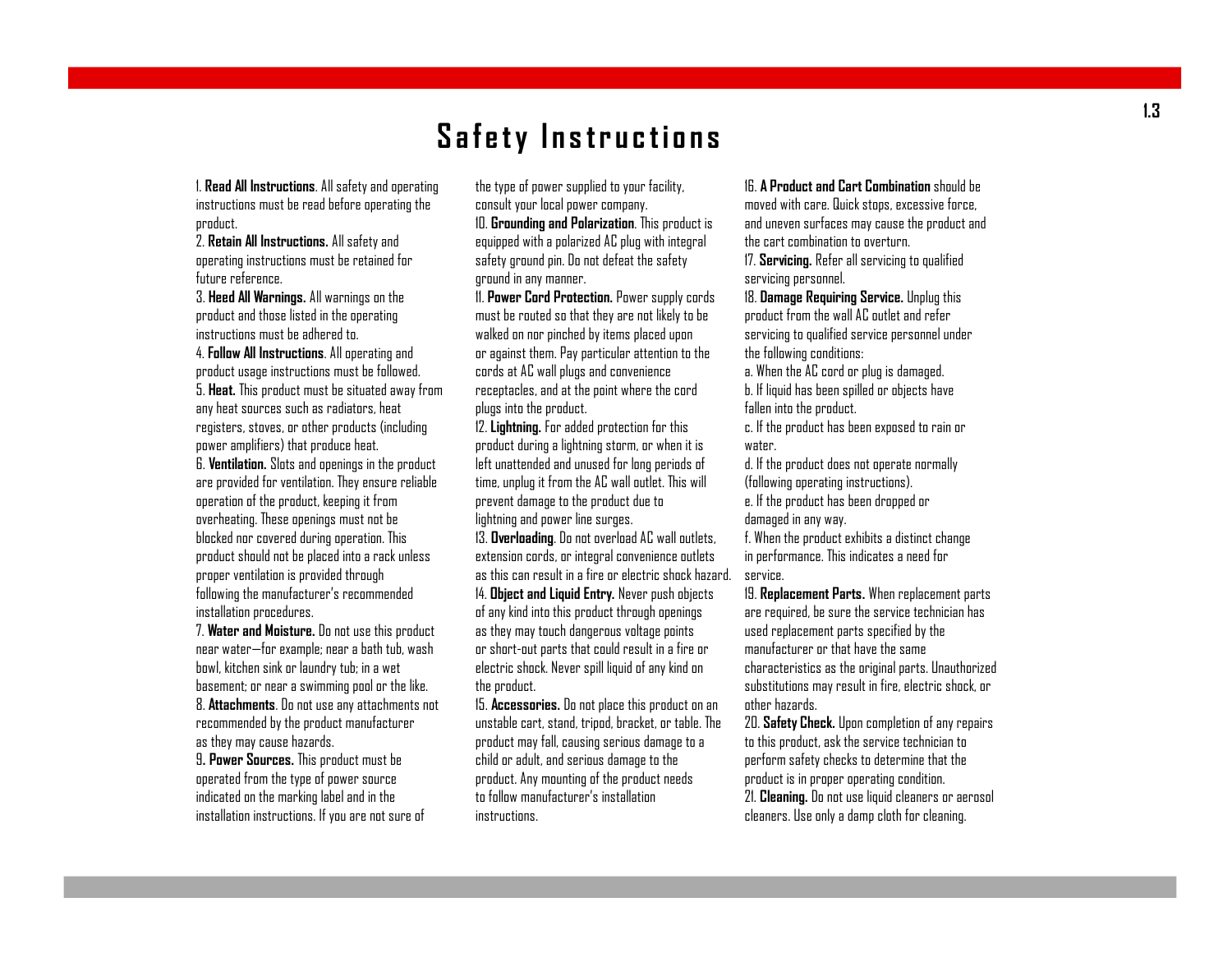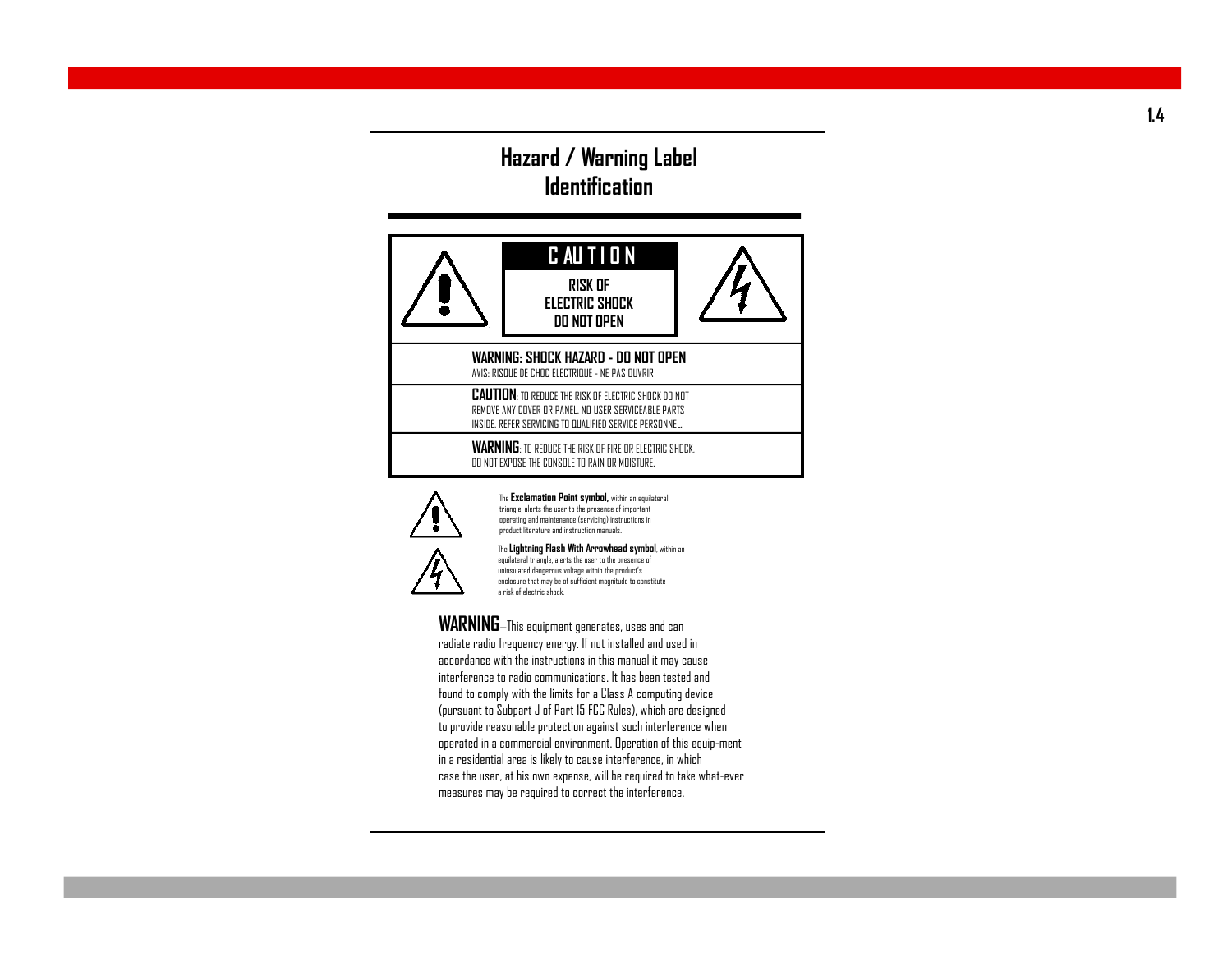### **Warranty**

This console carries a manufacturer's warranty subject to the following guidelines and limitations:

**A)** Except as expressly excluded herein, Arrakis Systems inc. ("Seller") warrants equipment of its own manufacture against faulty workmanship or the use of defective materials for a period of one (1) year from date of shipment to Buyer. The liability of the Seller under this Warranty is limited to replacing, repairing or issuing credit (at the Seller's discretion) for any equipment, provided that Seller is promptly notified in writing within five (5) days upon discovery of such defects by Buyer, and Seller's examination of such equipment shall disclose to its satisfaction that such defects existed at the time shipment was originally made by Seller, and Buyer returns the defective equipment to Seller's place of business in Loveland, Colorado, packaging and transportation prepaid, with return packaging and transport guaranteed.

**B)** Equipment furnished by Seller, but manufactured by another, shall be warranted only to the extent provided by the other manufacturer.

**C)** Thermal filament devices (such as lamps and fuses) are expressly excluded from this warranty.

**D)** The warranty period on equipment or parts repaired or replaced under warranty shall expire upon the expiration date of the original warranty.

**E)** This Warranty is void for equipment which has been subject to abuse, improper installation, improper operation, improper or omitted maintenance, alteration, accident, negligence (in use, storage, transportation or handling), operation not in accordance with Seller's operation and service instructions, or operation outside of the environmental conditions specified by Seller.

**F)** This Warranty is the only warranty made by Seller, and is in lieu of all other warranties, including merchantability and fitness for a particular purpose, whether expressed or implied, except as to title and to the expressed specifications contained in this manual. Seller's sole liability for any equipment failure or any breach of this Warranty is as set forth in subparagraph A) above; Seller shall not be liable or responsible for any business loss or interruption, or other consequential damages of any nature whatsoever, resulting from any equipment failure or breach of this warranty.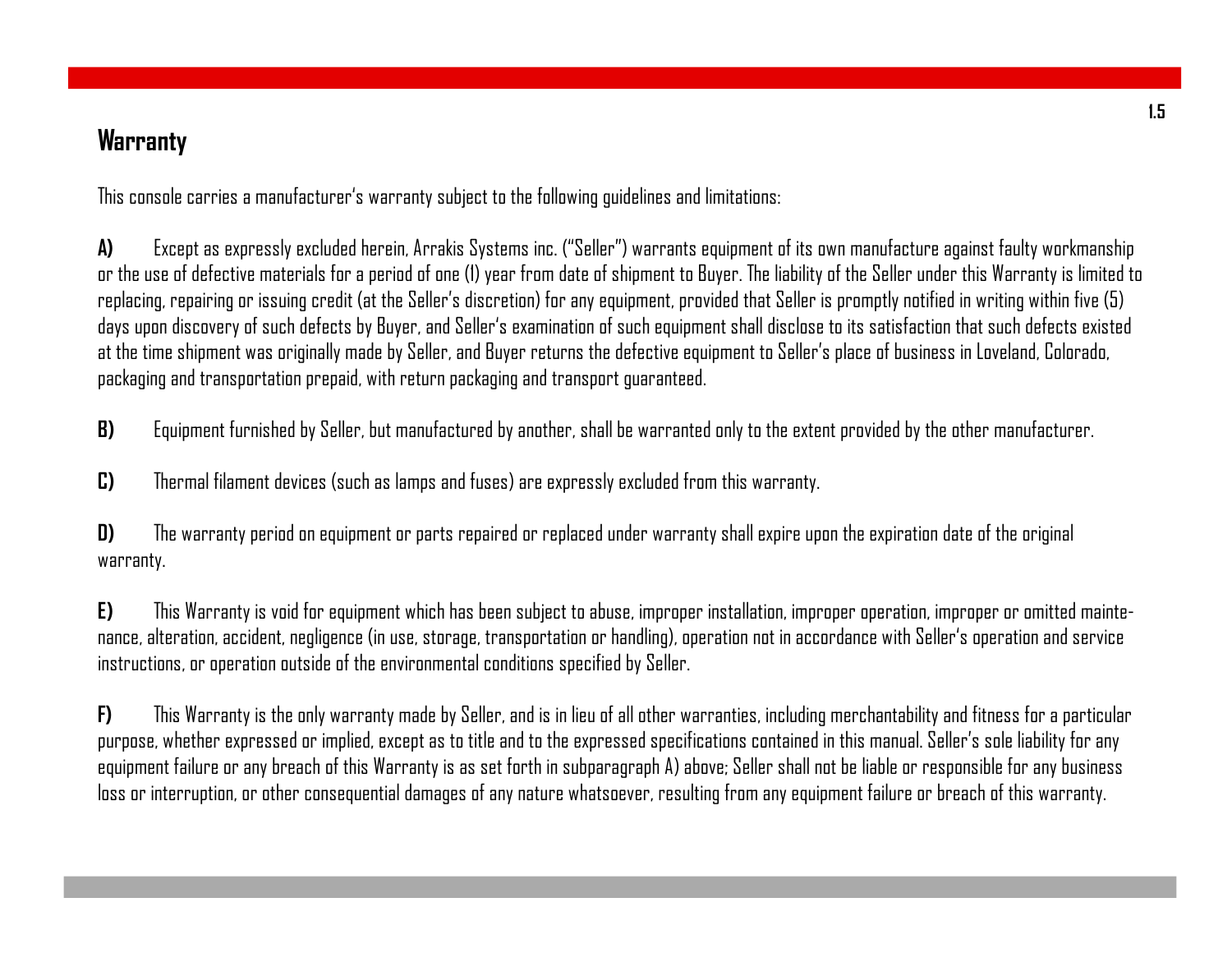### **General Repair Considerations**

### **WARNING**

The console should be repaired by qualified, professional, & experienced, audio technicians ONLY. Before beginning any type of repair or opening the console CALL Arrakis customer support for recommendations.

#### **DESIGNED FOR MODULAR PART REPLACEMENT**

The ARC series console is designed for modular replacement rather than repair. The power supply is external and plug in. The rotary faders are plug in. Most ICs are plug in, and a physical board layout is provided with descriptions of the functions of each IC. ICs can be individually replaced to test for functionality. A small amount of disassembly is required. Diagrams on the following pages explain the required disassembly.

#### **PC BOARD COMPONENTLEVEL REPAIR**

If possible, PC board component level repair requiring soldering should be performed at the factory. In particular, replacement of slide faders and switches should be performed at the factory. If the repair must be made in the field, then extreme care must be taken to not damage the PC board or other components. Arrakis can not warranty non-factory service.

#### **POWER SUPPLY**

The power supply is a sealed module that must be replaced in whole if there is a problem.

#### **REPEATED EQUIPMENTFAILURES**

If a specific part of the console is failing regularly, it is likely that it is being subject to unusual stresses. Examples are;

> (1) Switch or fader failure- rough physical treatment (2) Mic channel IC failure- static discharge to mic (3) Input op amp failure- lightning, power surge, or other transient on this cable (4) Output op amp failure- lightning, power surge, or other transient on this cable (5) Power Supply failure- lightening, power surge, or other transient on the AC power line

#### **SUGGESTED REPAIR PROCEDURES**

(1) NO AUDIO OUT OF ONE INPUT CHANNEL- (Swap Cables) Be certain that the problem is in the console itself. If mic channel two doesn't function but mic channel one functions properly, then plug the cable from the good mic into the channel that you suspect to be bad. If the channel that you suspect to be bad now functions, then the problem is external to the console and is in the source or the wiring. This is a very fast and easy way to test your system.

(2) VU METERS MOVE BUT NO AUDIO OUT OF THE CONSOLE- The VU meters measure the actual output of the console itself. If the meters move but no audio is present, the problem is after the console output and is in the following signal chain. Plug a set of headphones into the output of the console and listen to the Program output to confirm this.

(3) LOUD LOW FREQUENCY HUM IN AUDIO- Many years ago this would mean a power supply failure. In today's electronics, this is an installation problem such as a ground loop. To confirm the problem is not in the console, remove ALL wiring from the console and connect a pair of headphones to the output you are testing. The hum should be absent. All wiring must be removed and headphones only used. A very common problem is for an audio power amp and speakers to create the ground loop with the console.

**(4) NO AUDIO OUT OFTHE MONITORS**- Be certain that the monitor system is not muted due to a mic channel being on or talkbackbeing activated.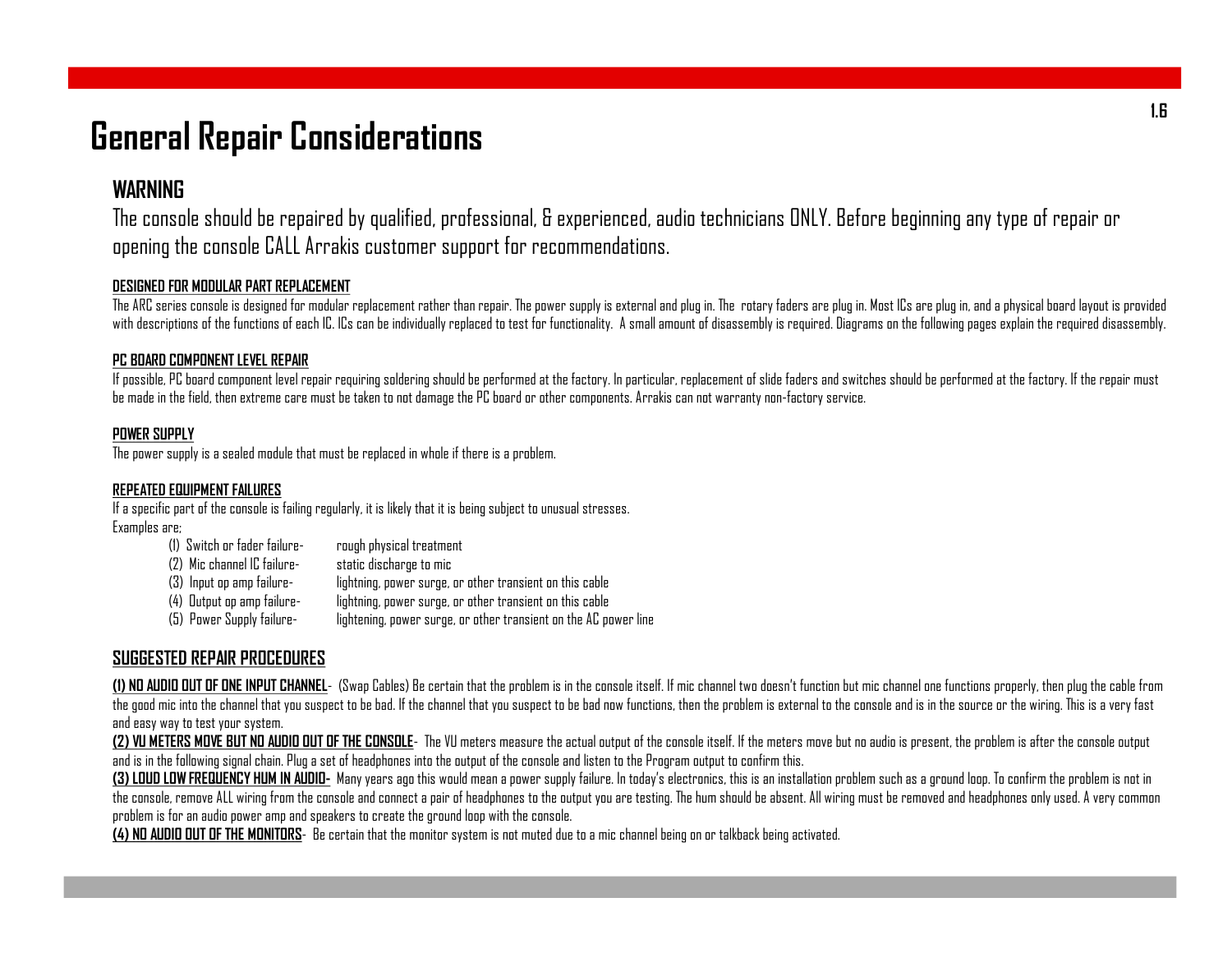# **Opening the Console**

#### **WARNING**

The console should be repaired by qualified, professional, & experienced, audio technicians ONLY. Before beginning any type of repair or opening the console CALL Arrakis customer support for recommendations.

#### **ACCESSING THE MOTHERBOARD**

The motherboard is accessed from the bottom of the console. Six screws must be removed from the bottom panel to have access to the console electronics for test and IC replacement. Be careful to not scratch the console when turning the console over.

#### **REMOVING THE MOTHERBOARD**

The motherboard is attached on the top of the front panel (slide fader screws) and with screws on the bottom of the motherboard, requiring access to the inside of the console. When replacing the motherboard, be certain to replace all of the screws so that switches and faders will operate properly.

#### **ACCESSING THE INTERIOR OFTHE VU METER PANEL**

The VU meter panel is opened by removing the screw at the left and right front of the panel.



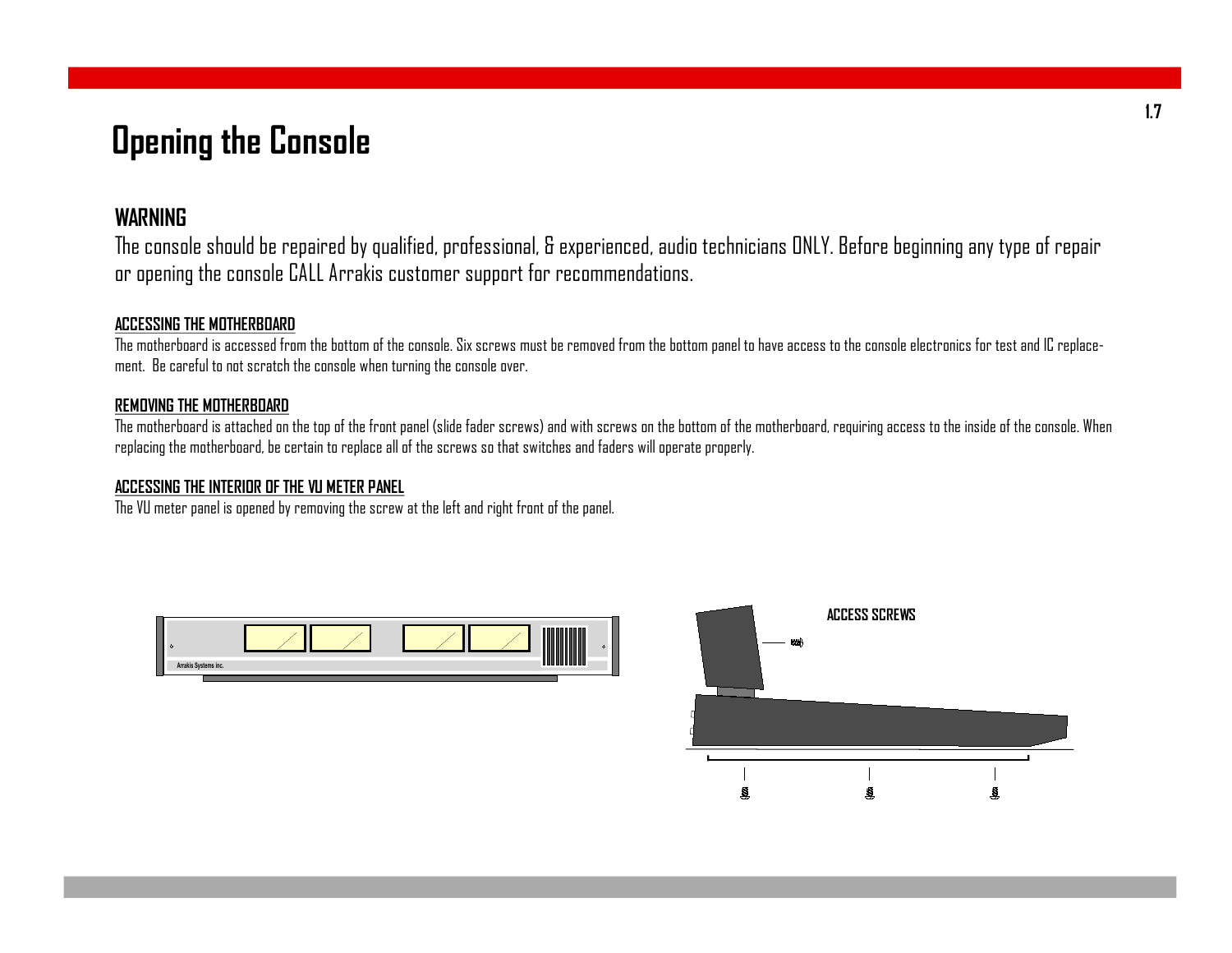# **Replacing Slide Faders, Switches, and other parts**

Slide faders and switches are soldered onto the PC board and should be replaced at the factory if at all possible. The procedure requires proper tools, and it can be difficult to remove the parts without damaging traces or pads on the PC board. Also, the switches are very sensitive to temperature and duration during the soldering process and can be electronically damaged or destroyed when being soldered. If a slide fader, switch, or other part must be replaced in the field, then extreme care must be taken.

#### **Tools required:**

- 1) Hand held solder sucker (stranded solder wick is not suggested)
- 2) Temperature controlled soldering iron with pencil tip (soldering guns should not be used)

#### **Procedure:**

- 1) Suck the solder from all holes until the damaged component is entirely free from the PC board. Remove the damaged part.
- 2) Place the new part onto the PC board. Slide faders and switches (and some other parts) ARE oriented and MUSTbe replaced in the correct orientation. 3) Carefully solder the new part to the PC board.
	- a) Clean the tip of the soldering iron on a wet sponge.
	- b) Tin the tip of the soldering iron (cover the tip of the soldering iron with a small amount of solder).
	- c) Set the soldering iron to 734 degrees Fahrenheit (390 degrees celsius).
	- d) Touch the tip of the 'soldering iron' to the junction of the PC board pad AND the component lead.
	- e) Immediately touch the 'solder' to the junction of the soldering iron and the PC board pad.
	- f) Flow only enough solder to fill the hole. Immediately remove the soldering iron from the part.
	- g) Do not keep the soldering iron on the part for more than 2 seconds.
	- h) Clean the solder rosin from the PC board if required. (See Note #1 below)

Note #1: Arrakis uses aqueous core (water soluble) solder that requires the solder joint to be cleaned by water after soldering. Aqueous core solder is acidic and must be cleaned so as to not damage the PC board over time. Rosin core solder is not water soluble and requires a flux remover if it is to be cleaned. The rosin residue however does not have to be removed for rosin core solder.

**Warranty:** Arrakis can only warranty service performed at the factory. All field service is performed at the customer's risk.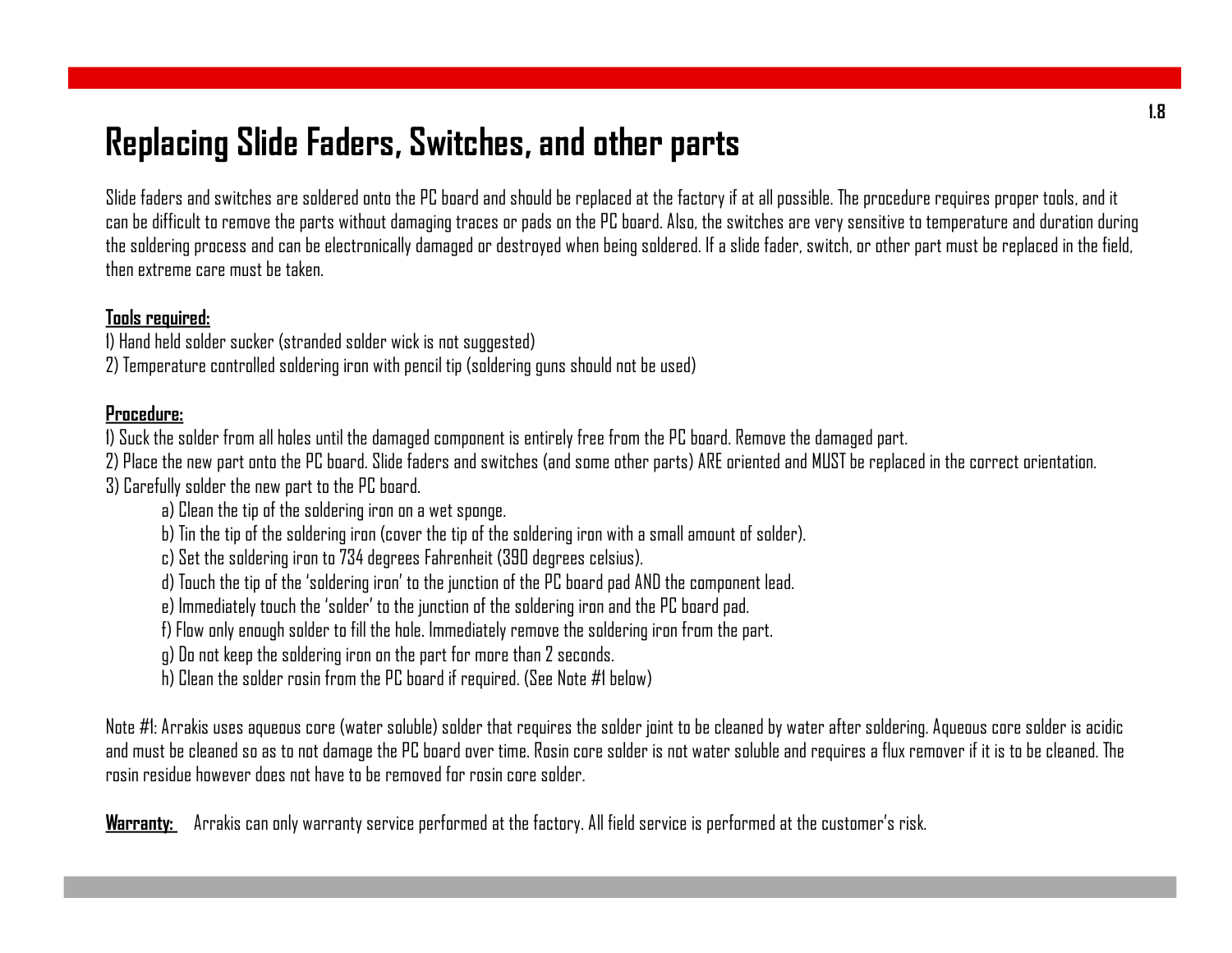# **Replacing RotaryFaders**

**REMOVING THE KNOB**

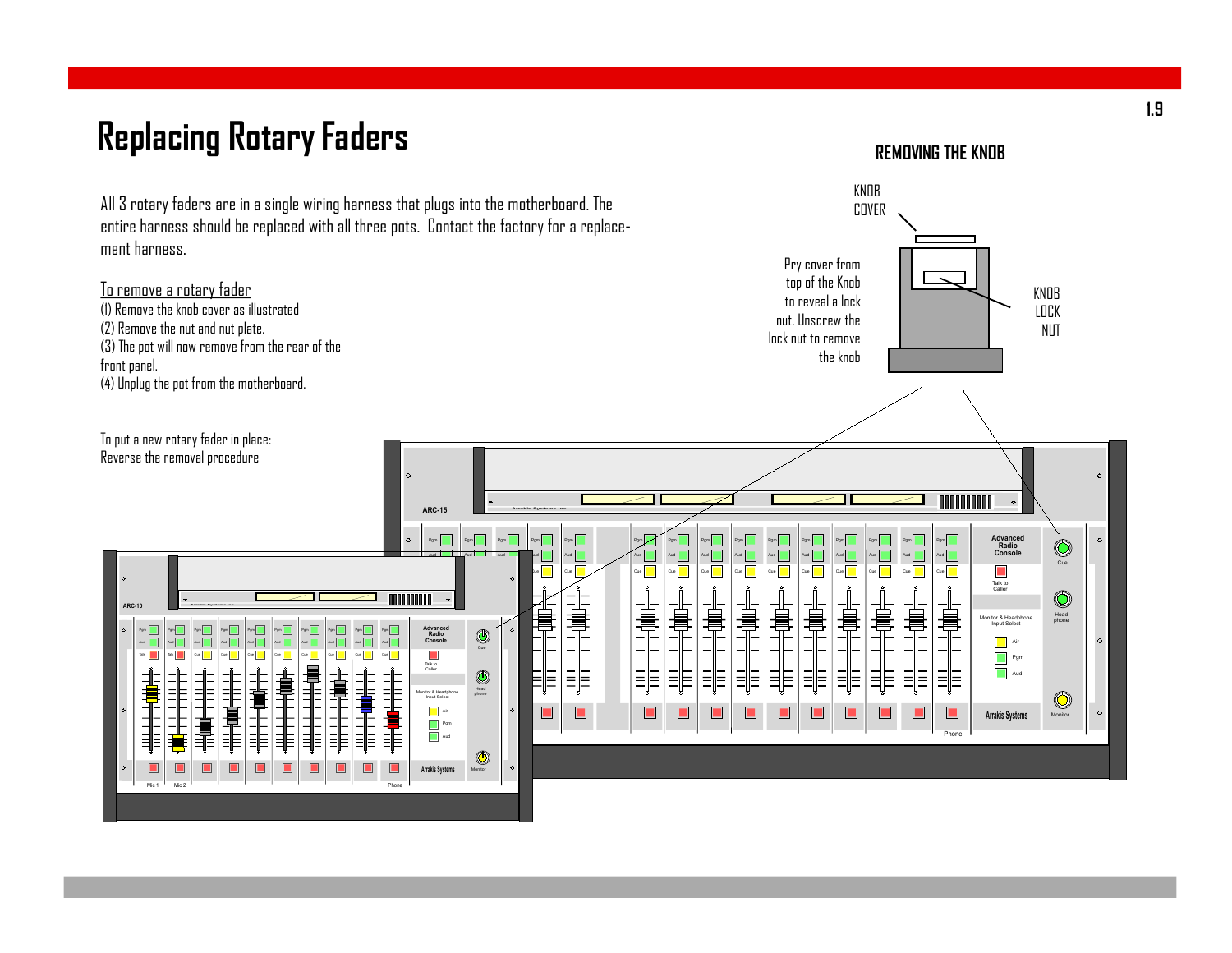# **Replacing ICs**

ICs must be replaced with care. Most ICs in the console are socketed so that they can be replaced.

When replacing an IC, be careful to not bend legs under the IC or outside the socket. Be extremely careful to not shock an IC or the PC board with a static discharge. In some cases, you must use a grounded arm or anklet if there is a possibility of a static discharge.

In all cases, retain the old IC because it may be found to not be damaged.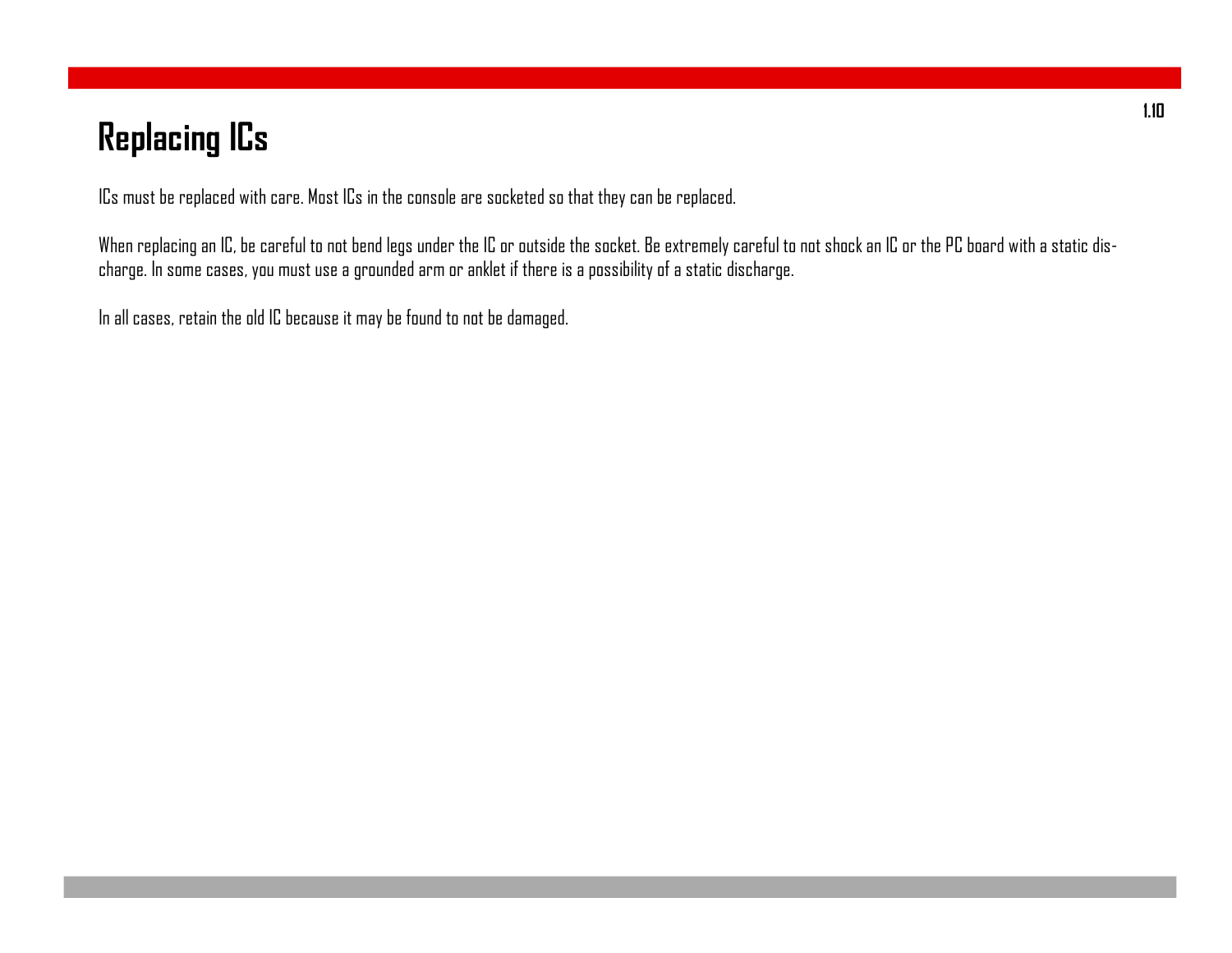# **Factory Service**

#### **Technical Questions**

Arrakis Systems maintains a staff of friendly broadcast engineers, design engineers, and technicians who have many years of in depth field experience in broadcasting. All of our technical resources are available to you to answer installation questions, solve problems, and repair equipment. If you have a question or problem, please feel free to call us. We can not solve every problem, but our people are here to try.

| Our customer support department is open from: |                                    | 8AM - 4:30PM, Monday -Friday (except for Holidays) |
|-----------------------------------------------|------------------------------------|----------------------------------------------------|
| Voice:                                        | 970-461-0730                       |                                                    |
| Fax:                                          | 970-663-1010                       |                                                    |
| email:                                        | support@arrakis-systems.com        |                                                    |
| IMPORTANT:                                    | Collect calls will not be accepted |                                                    |

#### **Warranty Service Procedure for the ARC console hardware**

Arrakis Systems assumes that its customers have on staff (or access to) competent technical personnel and adequate test equipment.

If a product fails, Arrakis will first seek to ascertain the problem over the phone and solve it at the modular replacement level where we find the specific part(s) that have failed and repair or replace them. This is the least expensive and time consuming solution for you. Depending on the circumstances and at our discretion, Arrakis will replace the specific PC board suspected to be at fault. If replacing PC boards does not resolve the problem, then the console is to be returned to the factory where it will we repaired and returned to you. Repair time at the factory is normally two week days. If the customer chooses to repair the console in the field, then Arrakis will, at its sole discretion, send replacement parts under warranty. Arrakis can not warranty labor performed in the field.

Shipping- The customer is responsible for payment for shipping to the factory. Parts returned to the factory freight collect will be refused. Return shipping over and above the cost of UPS ground will be born by the customer. In the case of international shipments, all cost of shipping and duties are born by the customer, both to and from the factory.

Under no circumstances will Arrakis replace a defective console with a replacement console.

IMPORTANT- Under no circumstances does Arrakis take any responsibility for non-factory technical expenses.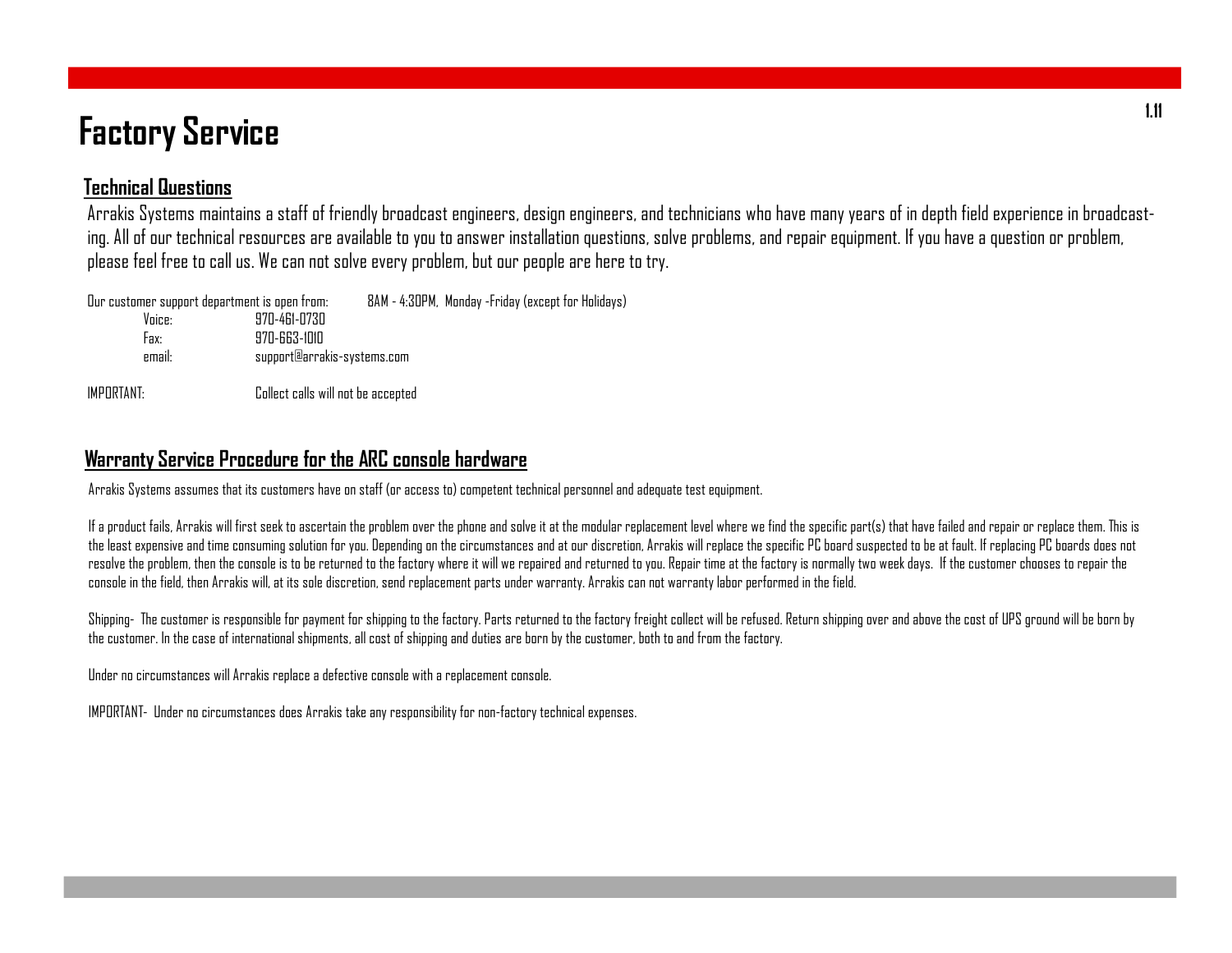### **Warranty Replacement of Parts**

To have a part replaced under warranty, you must:

1) Provide a valid product serial number that is within the warranty period

2) Contact the Arrakis customer service department and describe what parts need replacement and the circumstances of the failure. (The customer service department may require on site test by your technician to confirm the part replacement is appropriate for your problem.)

3) A Return Merchandise Authorization Number (RMA #) will be issued when a part s to be returned to the factory.

4) Return ALL defective parts to the factory (shipping prepaid) to the attention of the "Customer Service Departent" with a letter including your name, address, call letters, serial number, date, and valid RMA #.

5) Parts replaced under warranty will be shipped at Arrakis expense by UPS ground. Any expense over and above UPS ground will be born by the customer.

IMPORTANT- If the defective parts are not returned to the factory within 30 days, you will be invoiced for them and it will be assumed that they do not fall under warranty. Further customer service will be denied until the defective parts are returned of paid for.

**Spare Parts** (not provided with the ARC-10 or ARC-15 consoles)

A spare parts kit may be provided with the console. These parts are provided in case of emergency failure and normal infant mortality. These parts, when used to replace failures, are not replaced under warranty.

### **Purchased Parts**

An Arrakis customer may purchase spare or replacement parts from the factory. The cost of the parts will include a service charge, the cost for the parts, and the cost of the shipping.

Parts may be purchased by:

1) C.O.D. shipping

2) Valid and approved Credit Card (below our current credit limit)

3) Prepaid by company check (shipment after check clears the bank)

4) Wire transfer of funds

5) Through an Arrakis authorized dealer

Arrakis does not sell items on open account.

IMPORTANT- Non payment or late payment for parts will result in refusal of further customer service until the problem is resolved.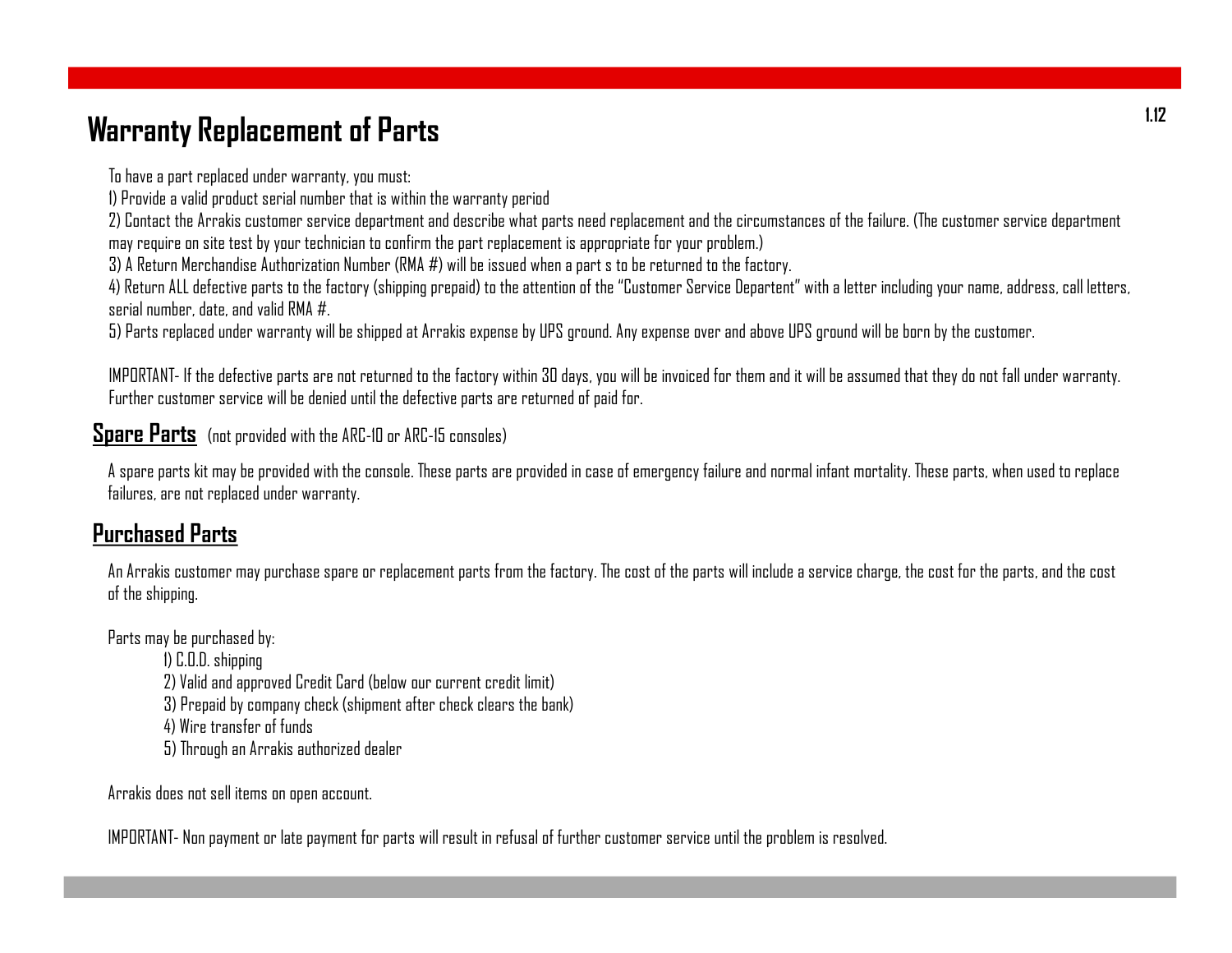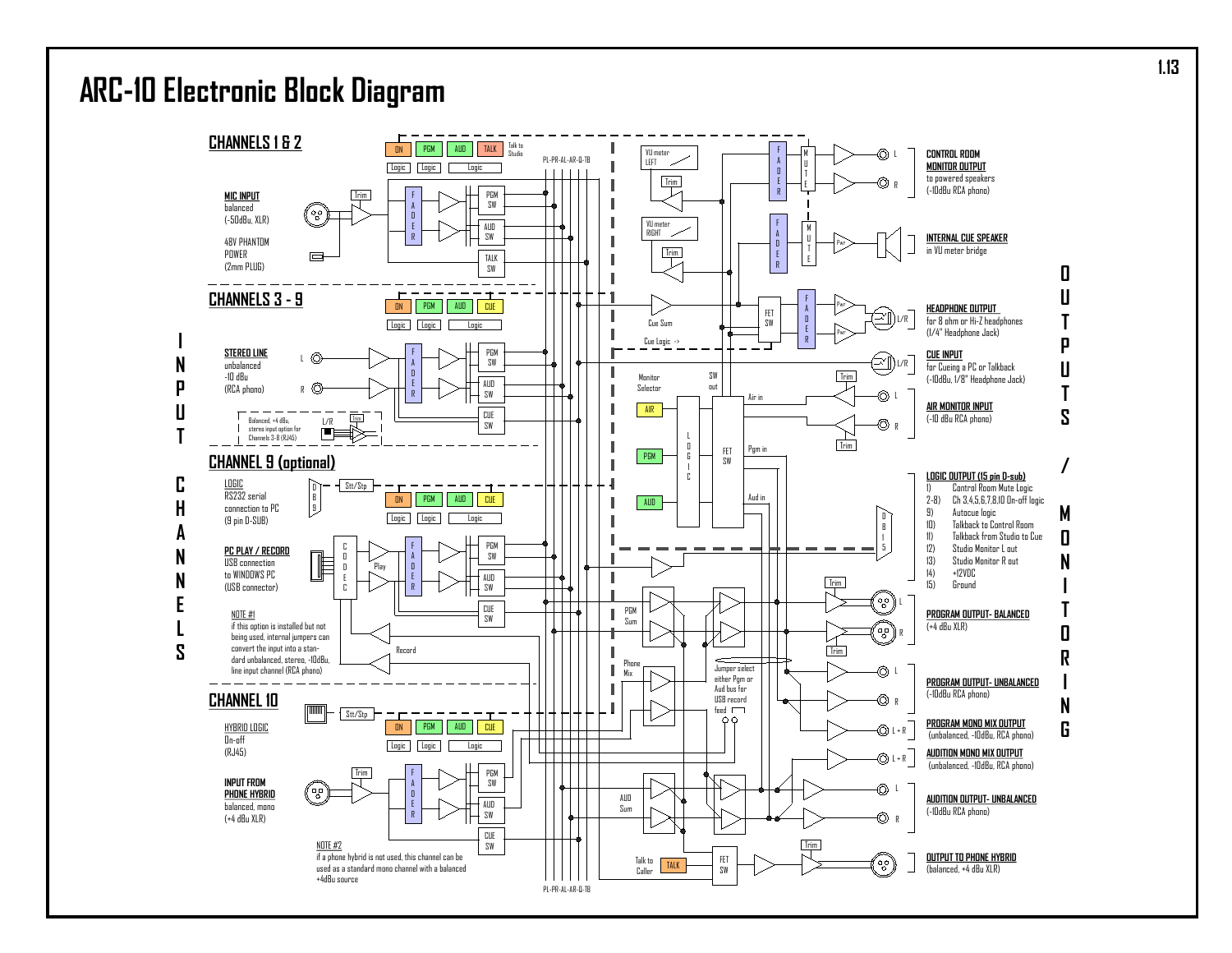

**<sup>1.14</sup>**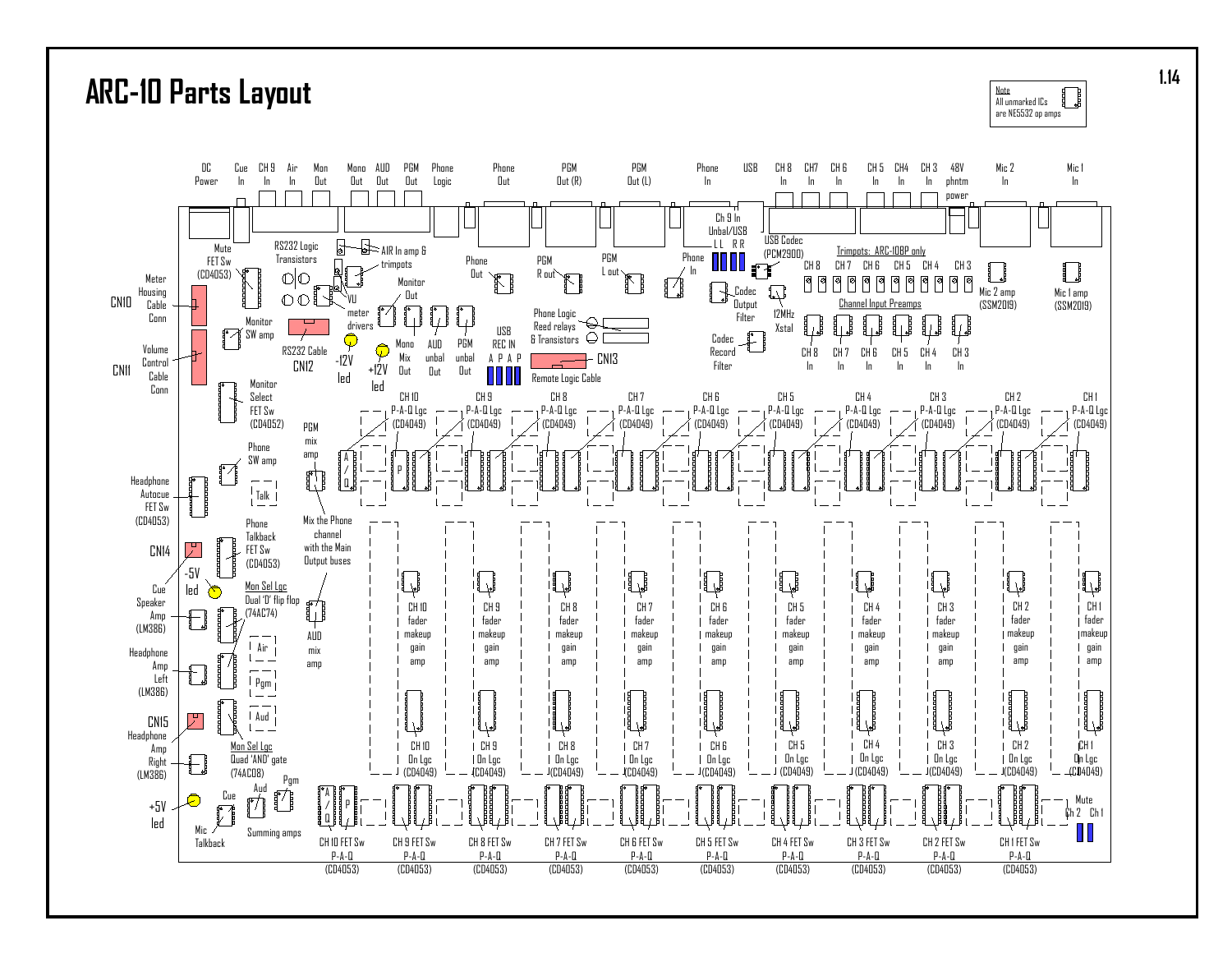### **ARC-10 Motherboard IDC Connector Diagrams**

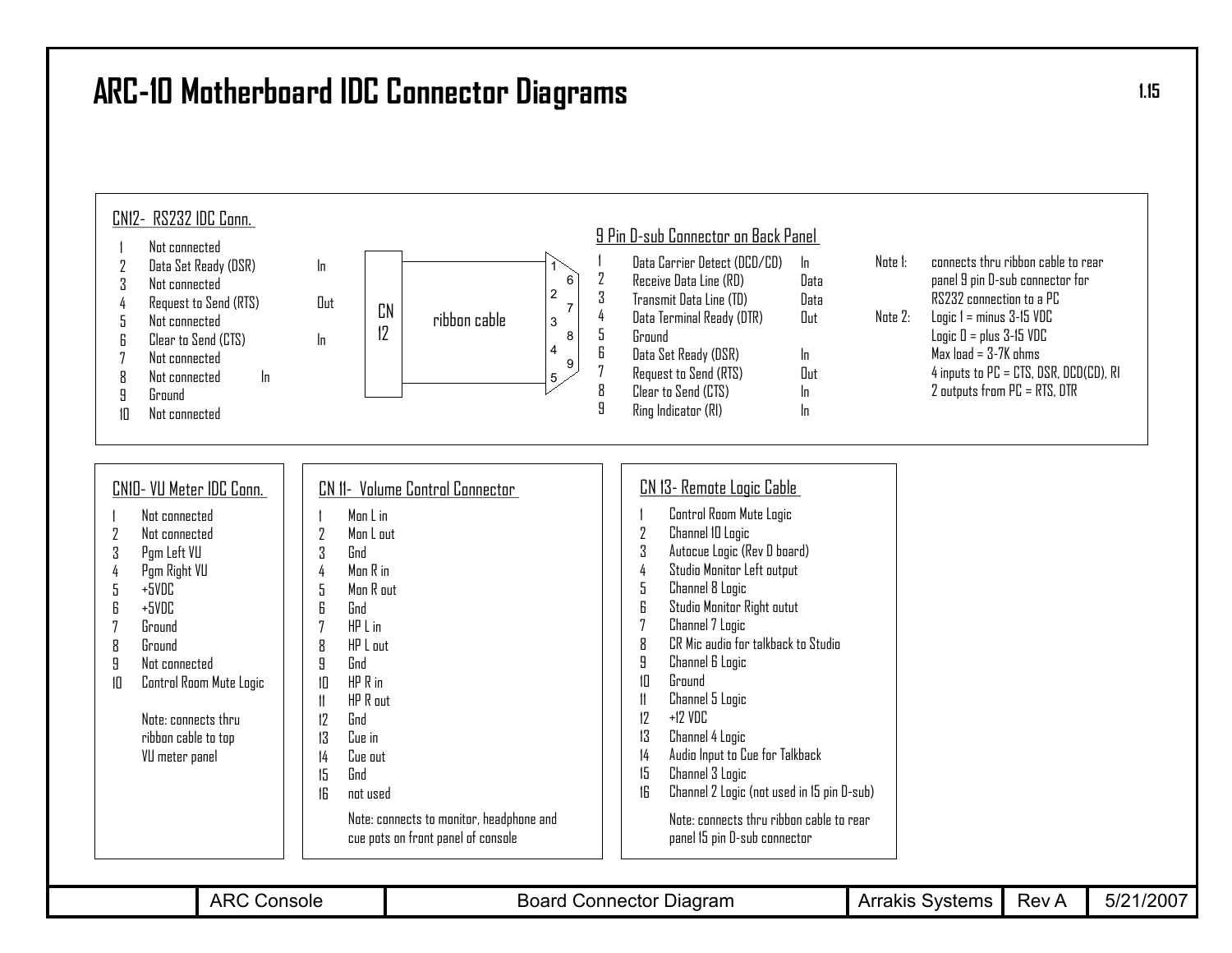### ARC-15 Electronic Block Diagram

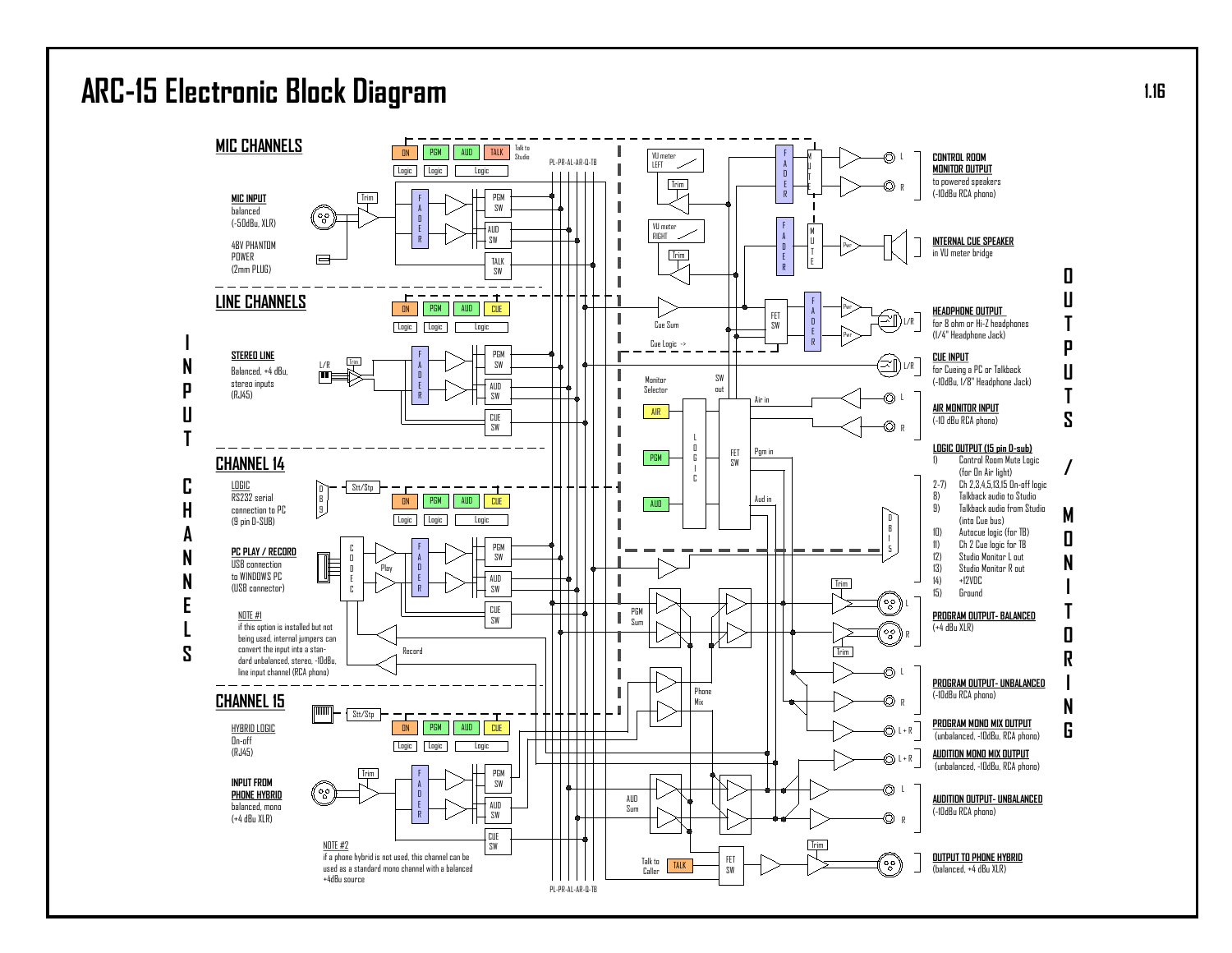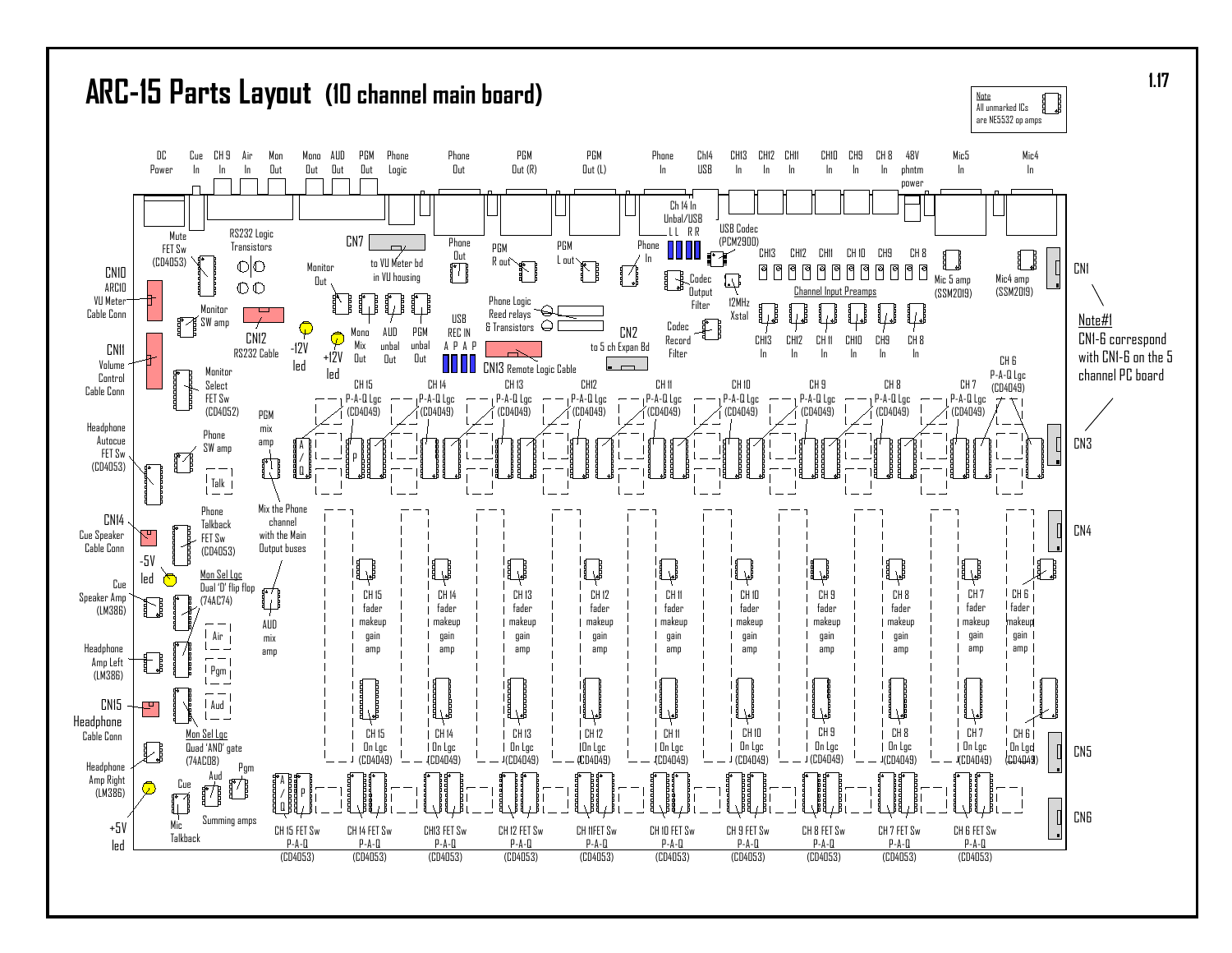### **ARC-15 Motherboard IDC Connector Diagrams**



**1.18**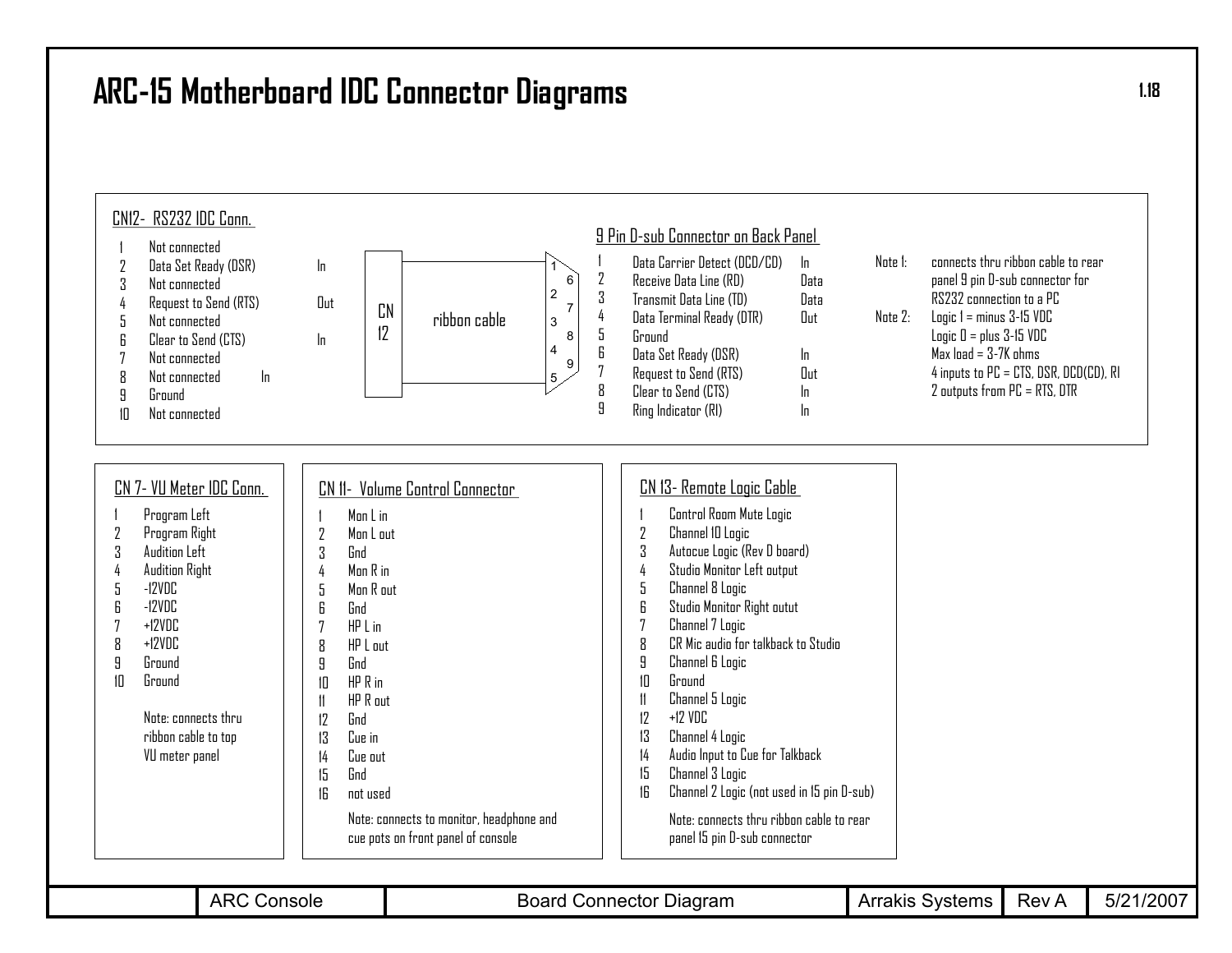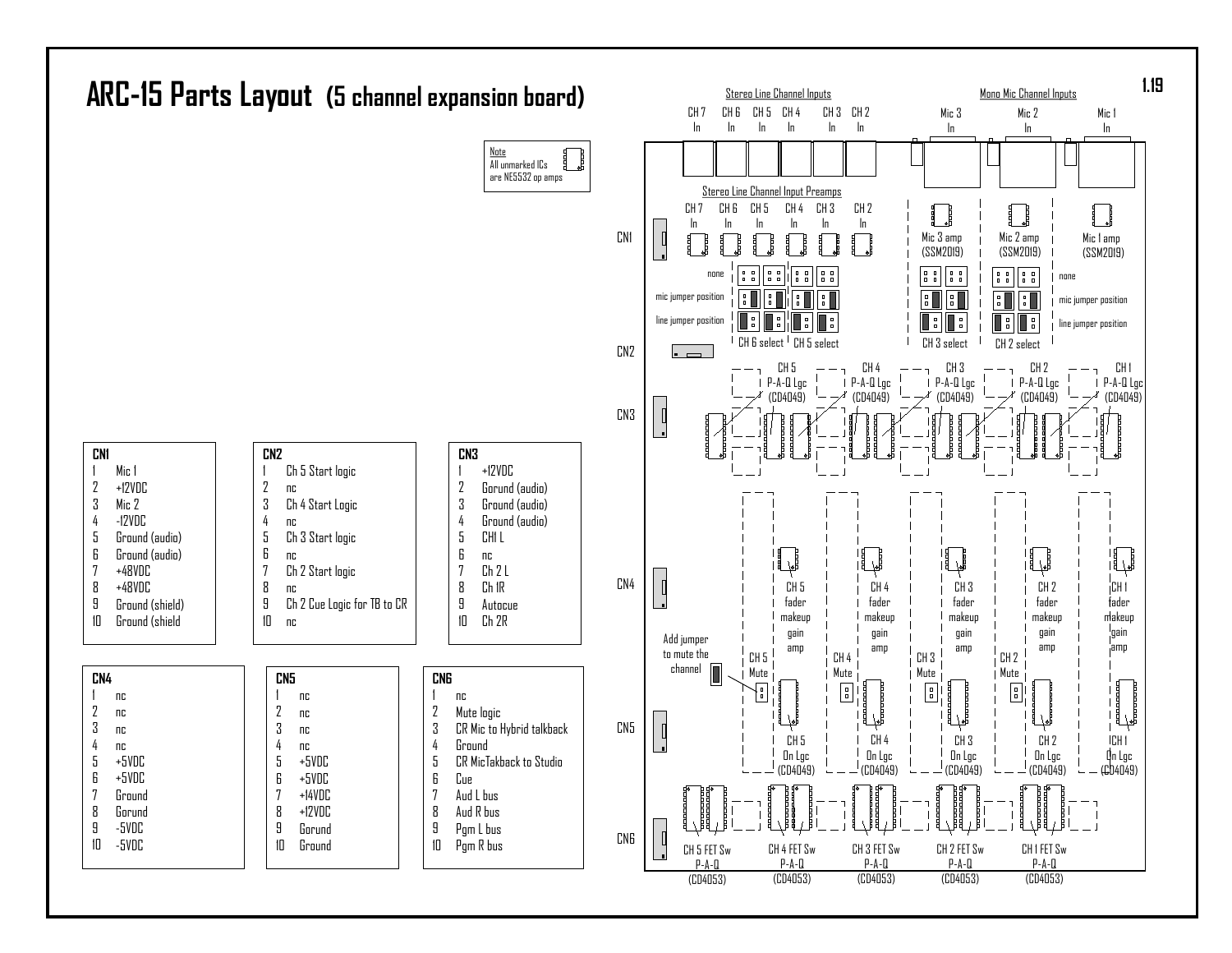

ground

**0**

C N 2

U 2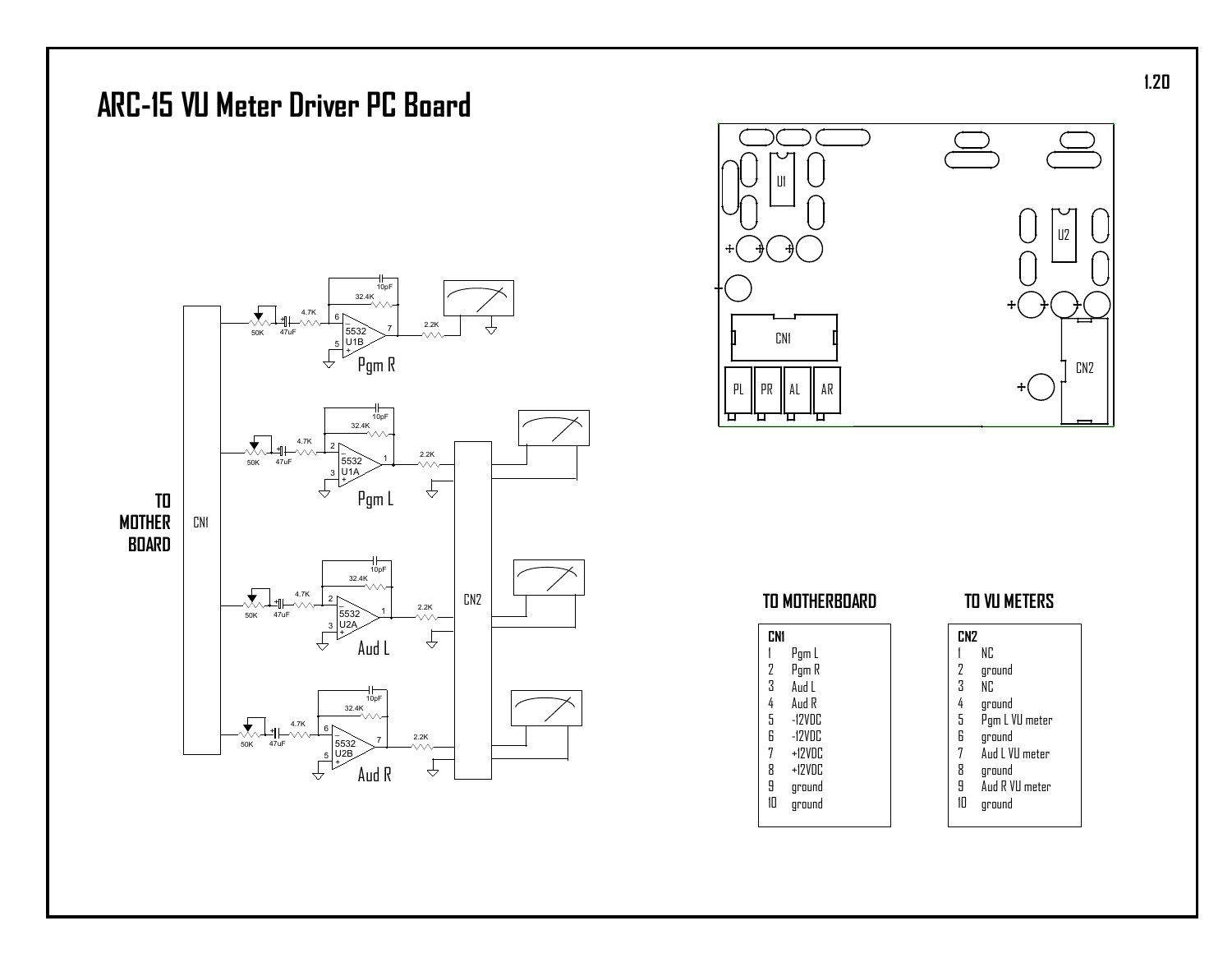### **10 Ch Motherboard Bus Block Diagram**



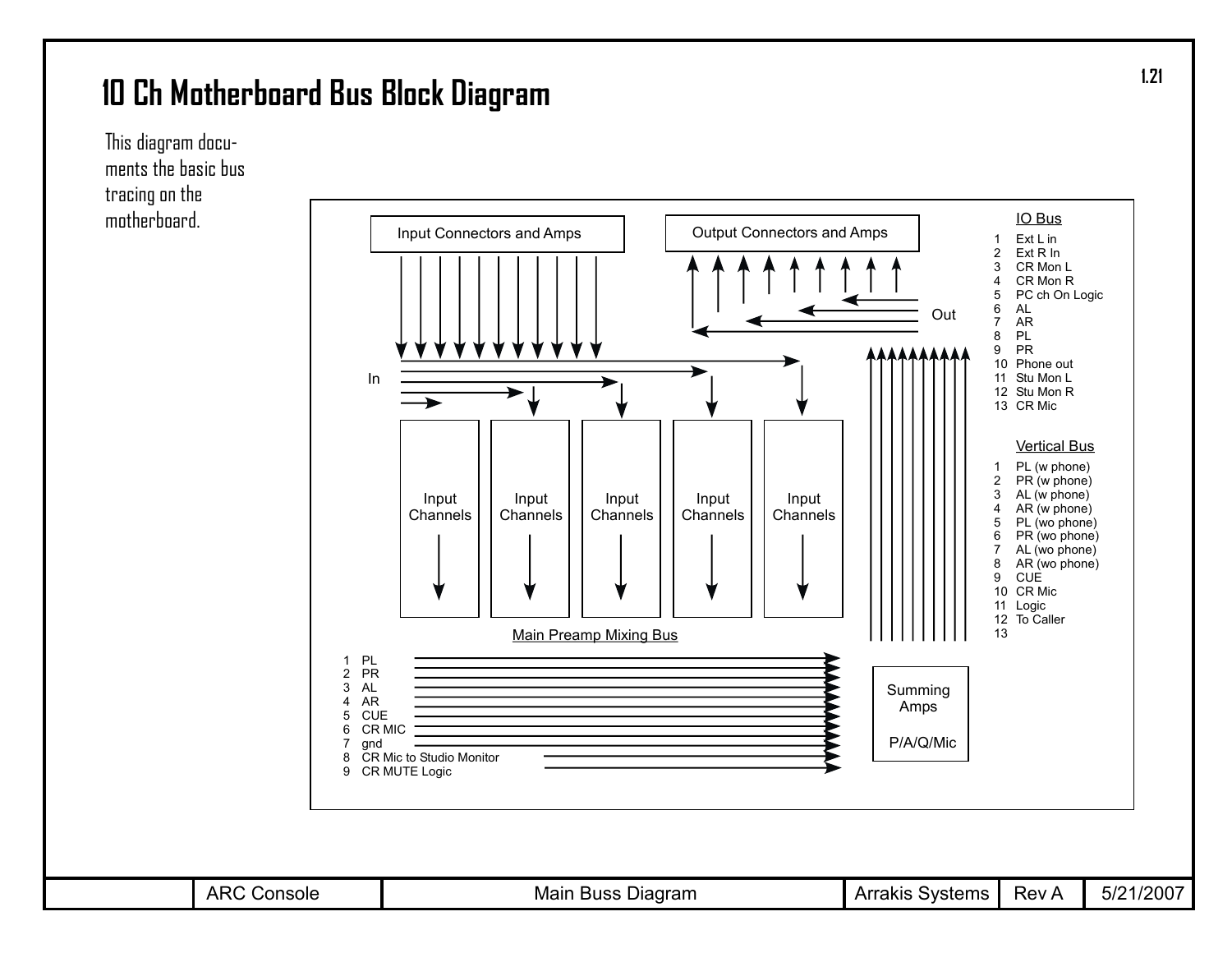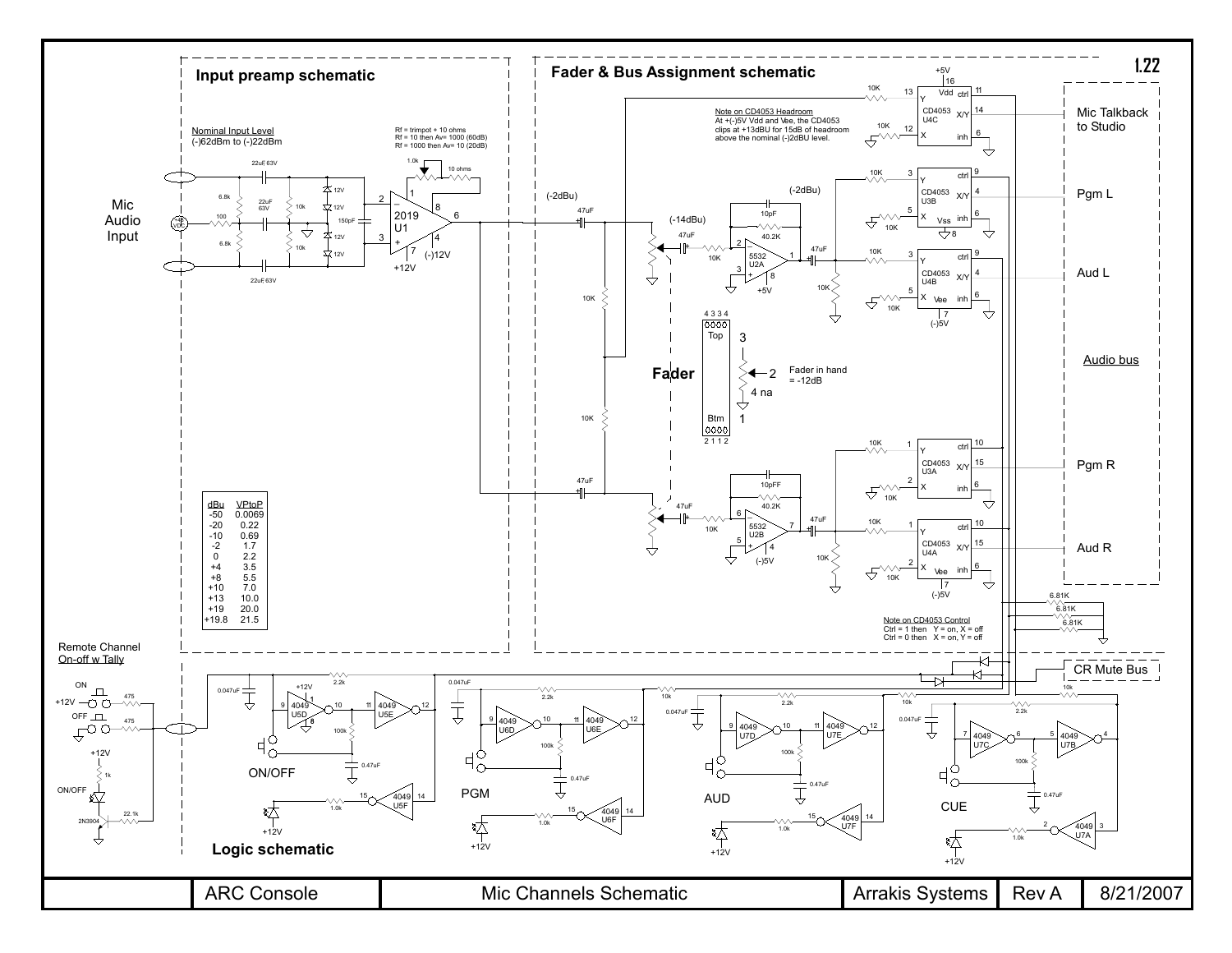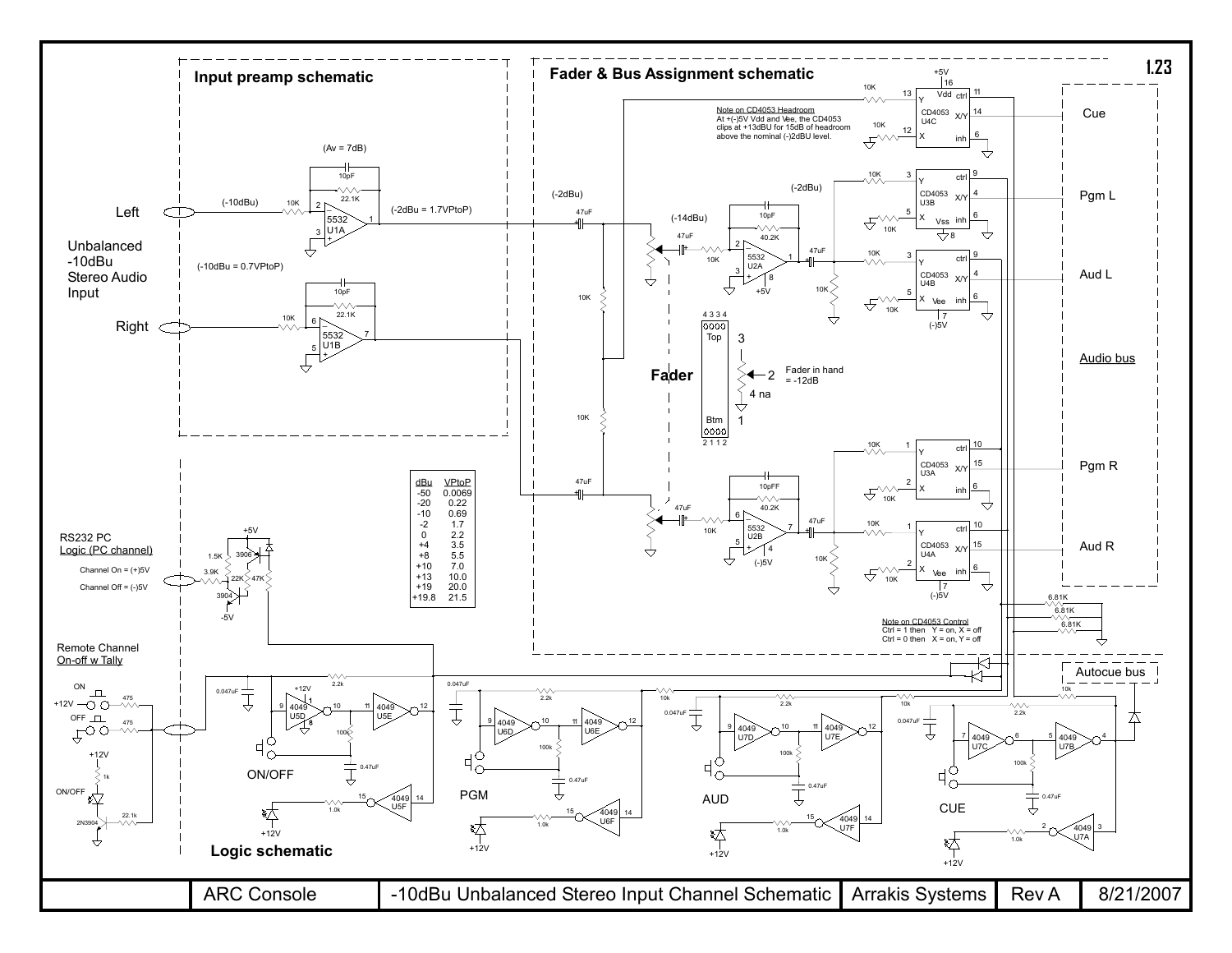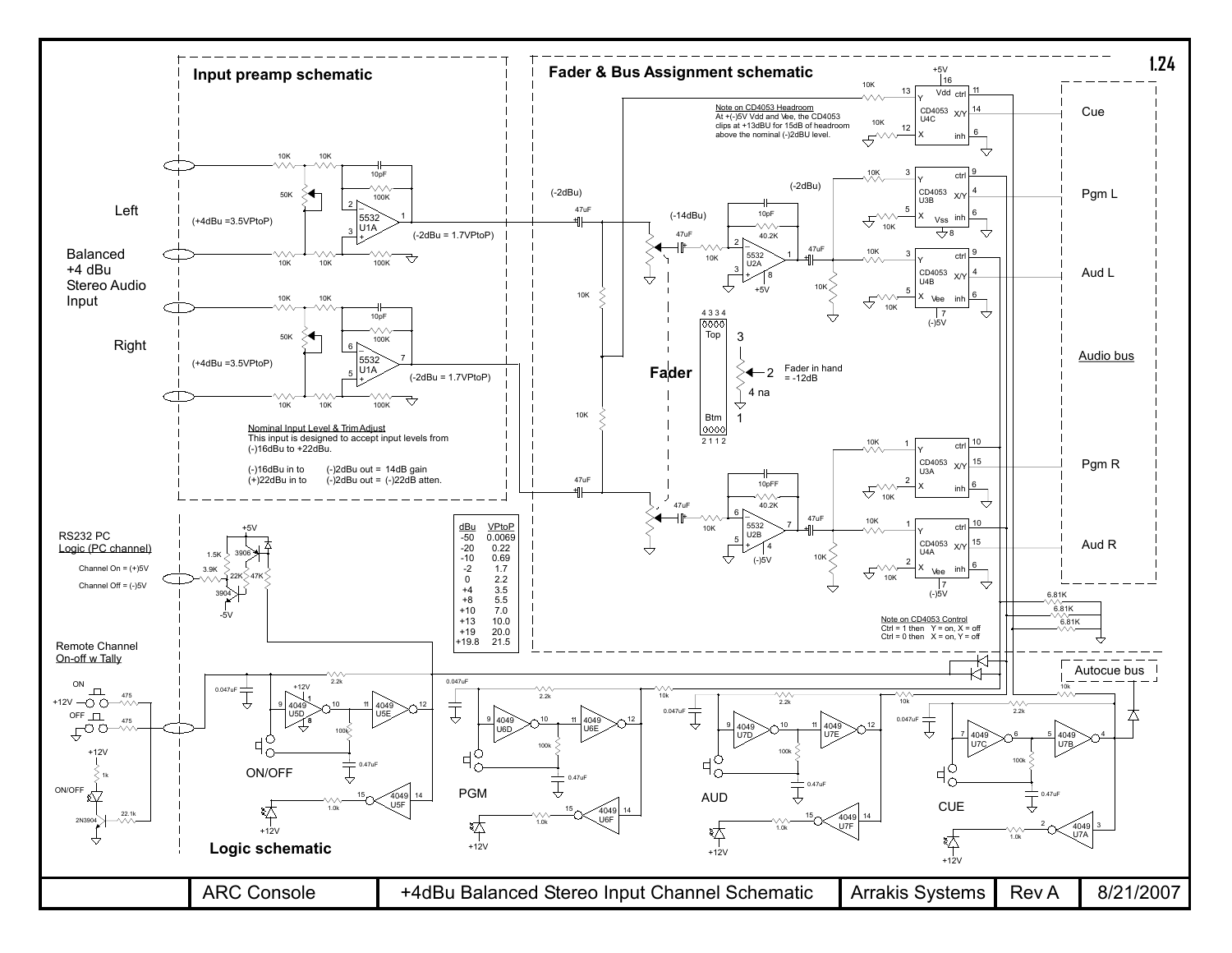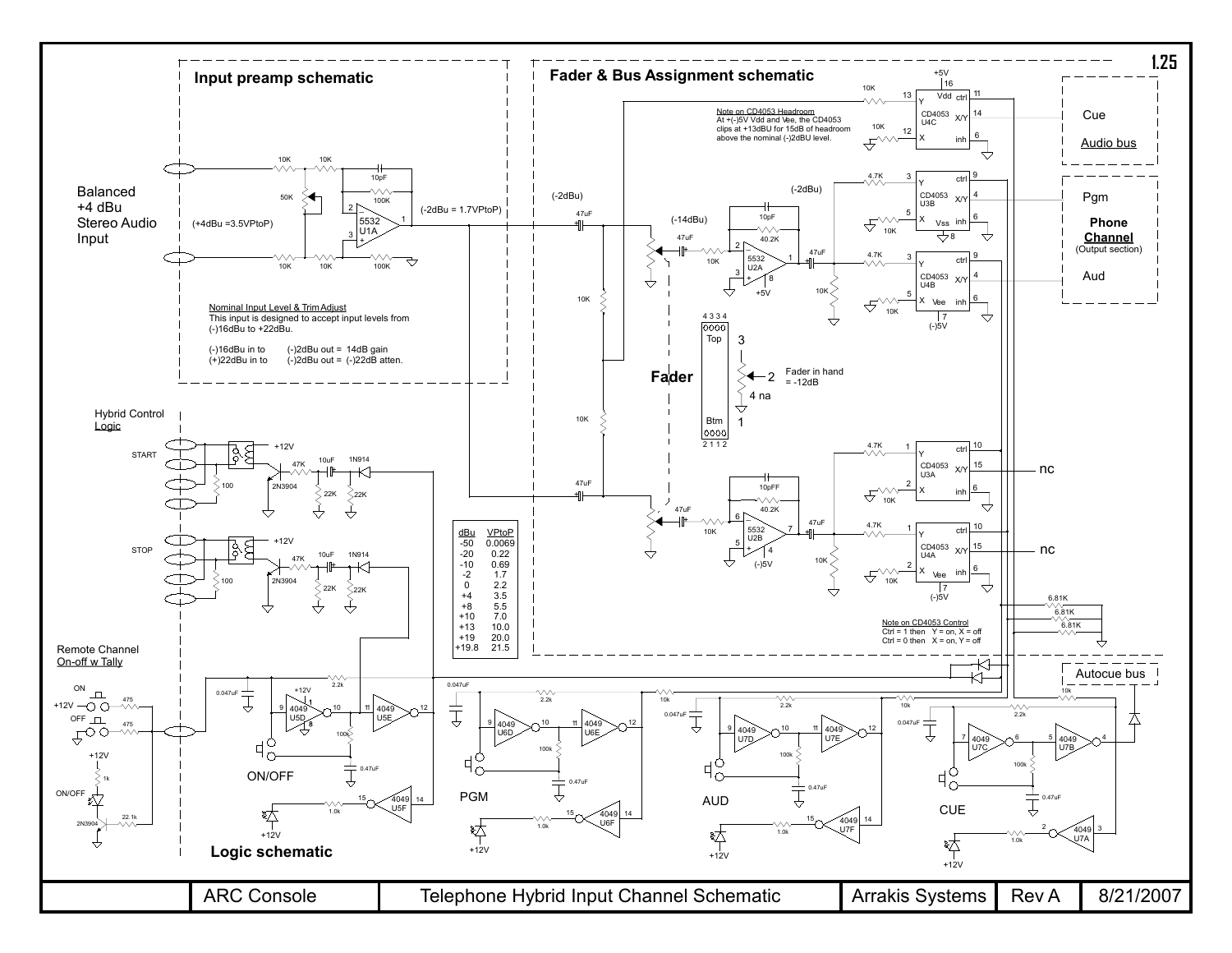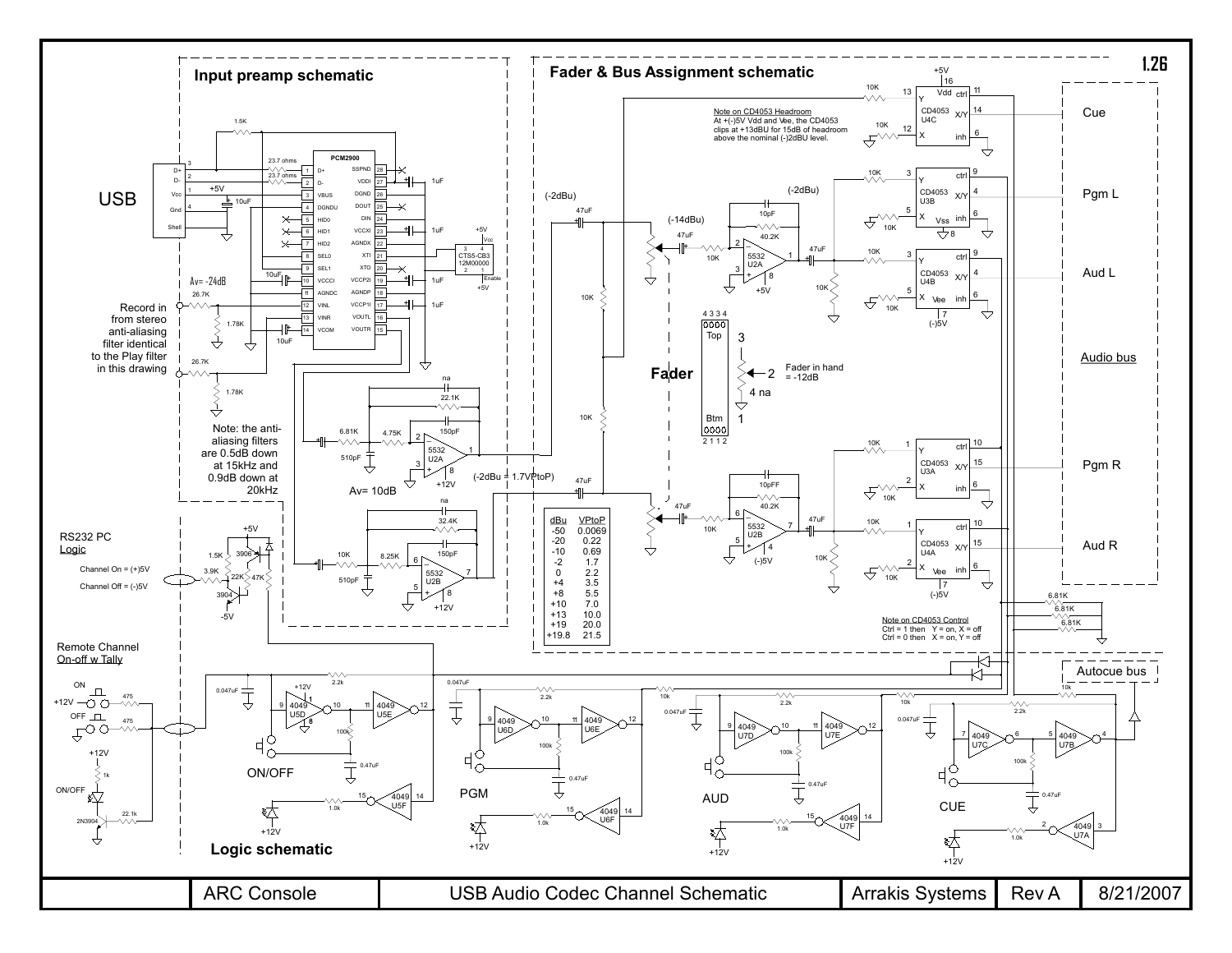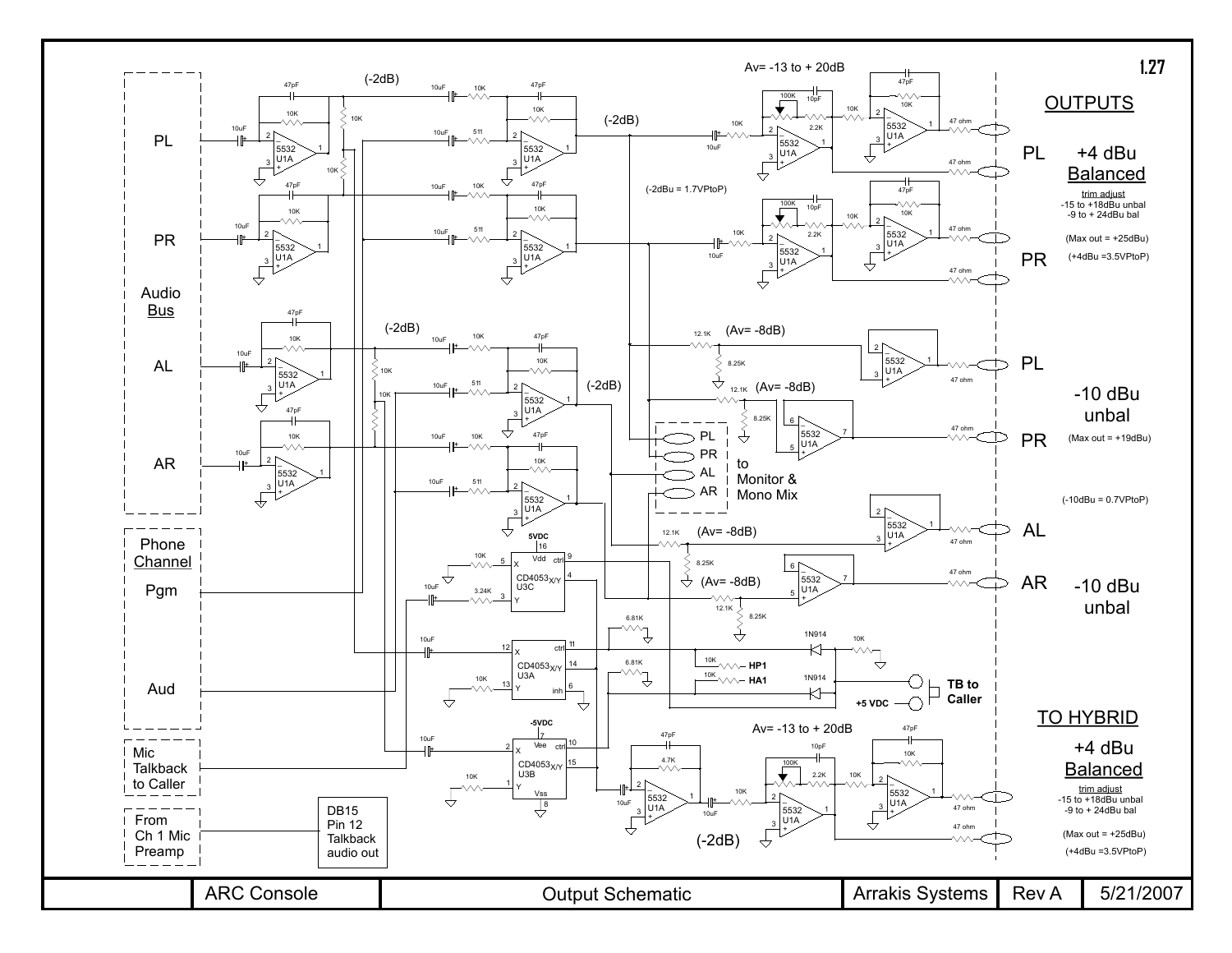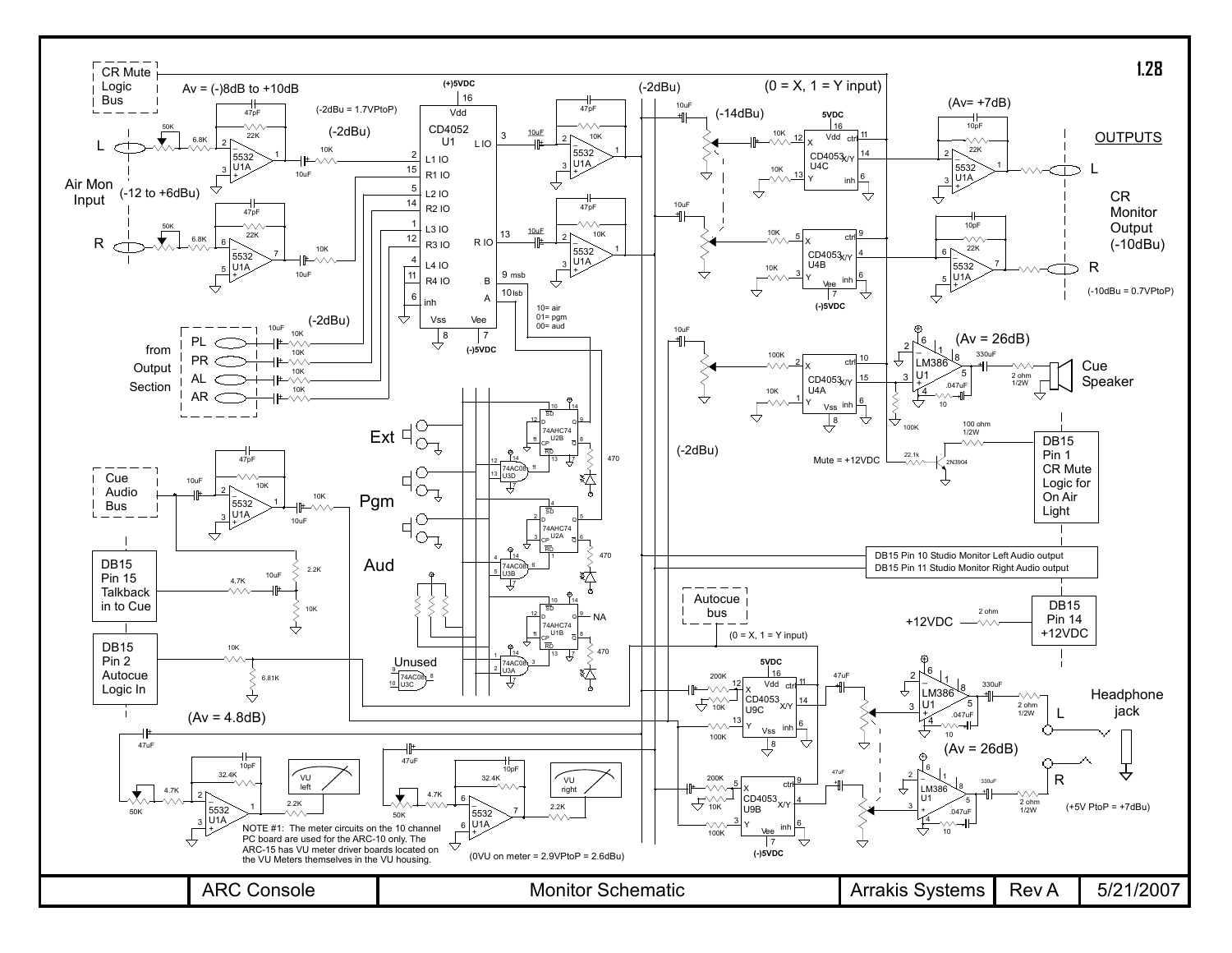

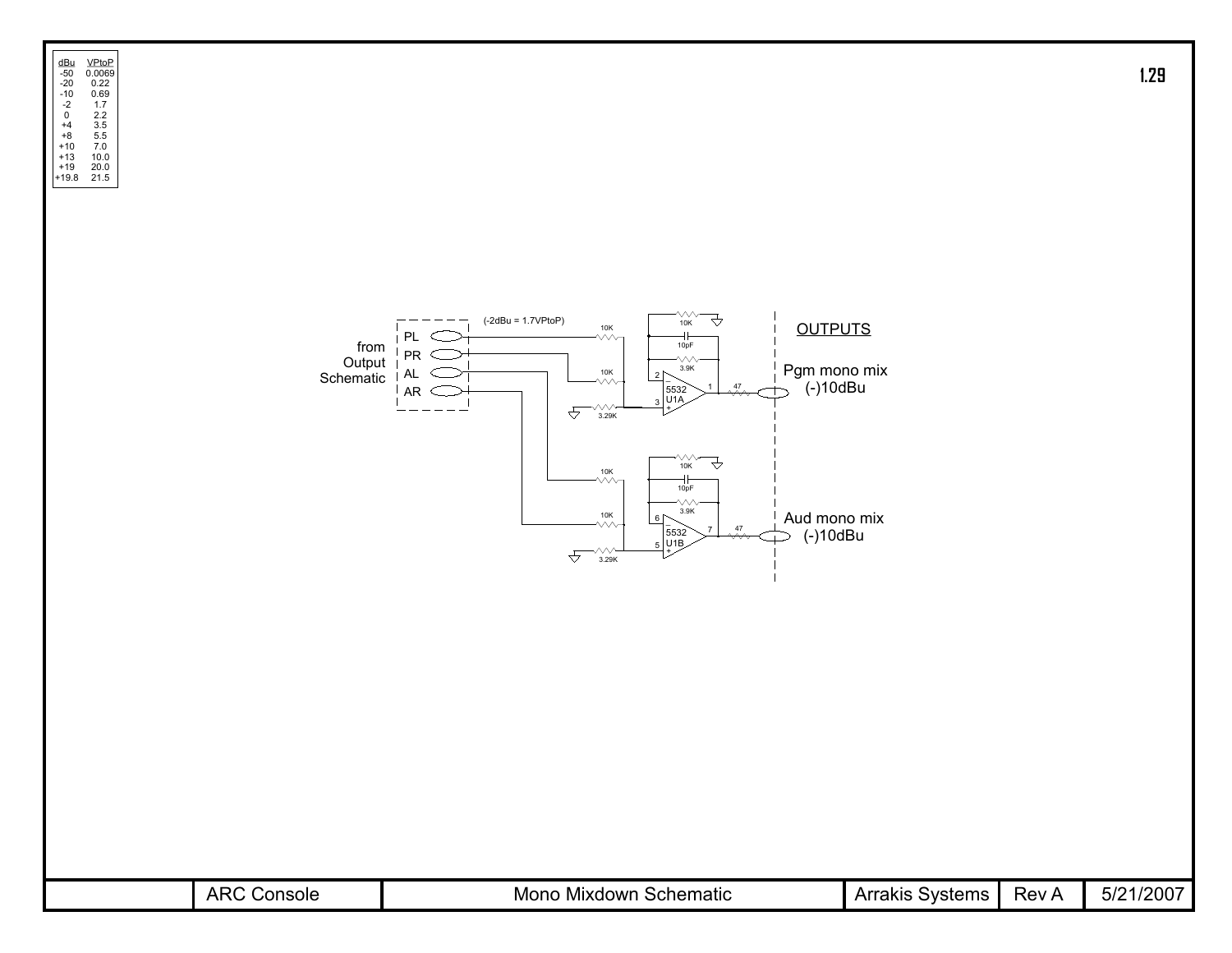# **Balanced Inputs**

Input channels with balanced audio using RJ45 connectors as illustrated below. Pins 5,7,8 are not connected.

The balanced inputs are > 10,000 ohm input impedance and levels are set for +4dBu signals.

|     | <b>EIA/TIA 568B WIRING STANDARD COLORS</b> |             |                        |
|-----|--------------------------------------------|-------------|------------------------|
| PIN | Wire Color                                 | Audio       | 1, 2, 3, 4, 5, 6, 7, 8 |
|     | White w/Orange Stripe                      | $Left (+)$  |                        |
| 2   | Orange                                     | $Left(-)$   |                        |
| 3   | White w/Green Stripe                       | $Right (+)$ |                        |
| 4   | Blue                                       | Ground      |                        |
| 5   | White w/Blue Stripe                        |             | RJ45                   |
| 6   | Green                                      | $Right(-)$  |                        |
| 7   | White w/Brown Stripe                       |             |                        |
| 8   | Brown                                      |             |                        |